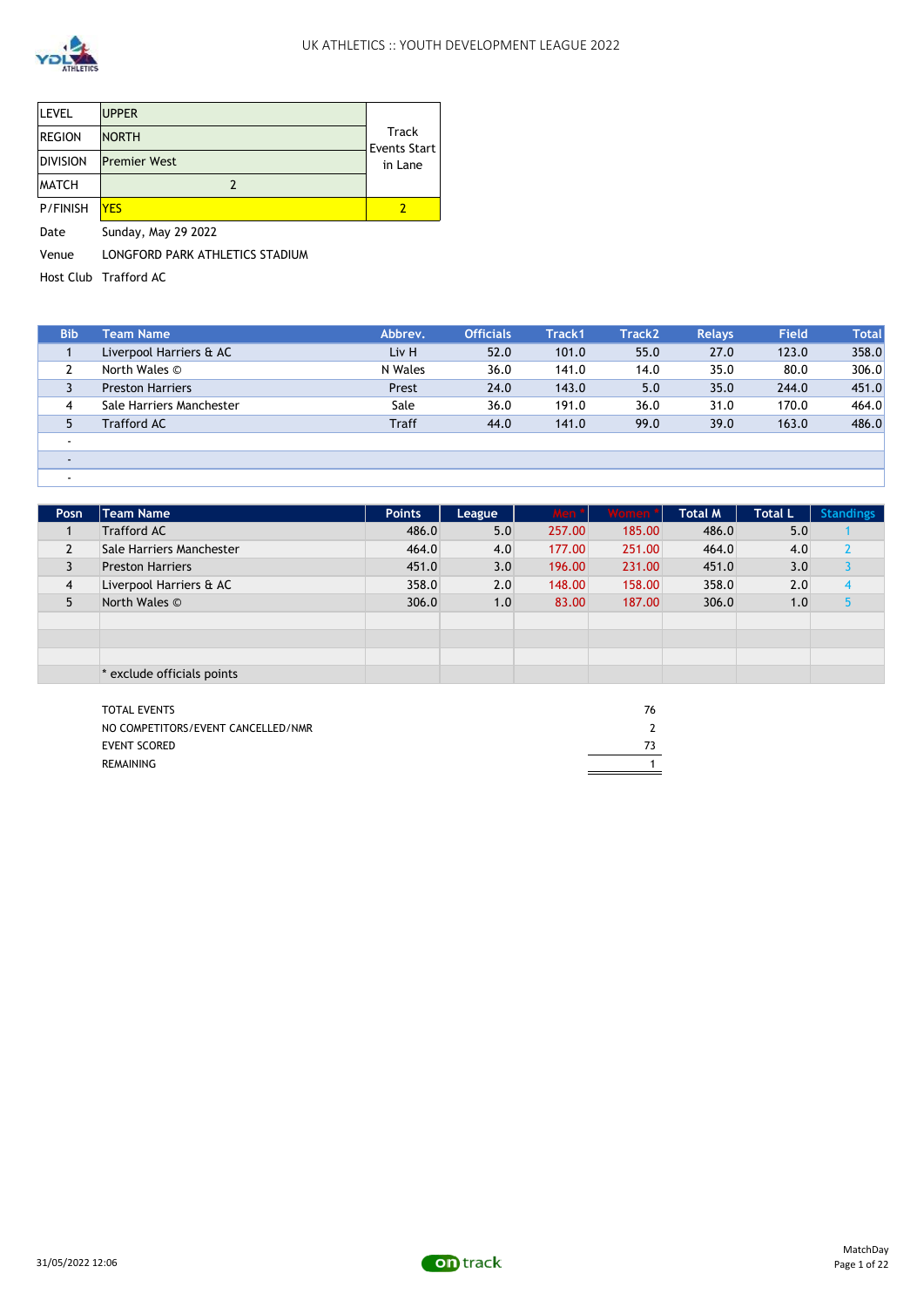5 7 8

|   |    | <u>100m U20 Men A</u>   | Wind    | $-0.3$   |              |      |    | 100m U20 Men B                 | Wind         | $+1.4$   |            |
|---|----|-------------------------|---------|----------|--------------|------|----|--------------------------------|--------------|----------|------------|
|   |    | Posn No. Athlete        | Club    | Perf     | <b>AAA</b>   |      |    | Posn No. Athlete               | Club         | Perf     | <b>AAA</b> |
| 1 | 4  | Marcus MCLEAN (U20)     | Sale    | 11.22    |              | 1    |    | 44 Theo DANQUAH (U20)          | Sale         | 11.40    |            |
| 2 | 1  | Ruachkuoth TER (U20)    | Liv H   | 11.38    |              | 2    |    | 55 Samuel ASHADU (U20)         | Traff        | 11.65    |            |
| 3 | 5. | Daniel PINDURA (U20)    | Traff   | 11.49    |              | 3    |    | 22 Jacob EDGHILL (U20)         | N Wales      | 11.85    |            |
| 4 | 2  | James JOY (U20)         | N Wales | 11.49    |              | 4    | 33 | Daniel SHUTTLEWORTH (U20 Prest |              | 12.79    |            |
| 5 | 3  | Will WALMSLEY (U20)     | Prest   | 12.58    |              | 5    |    | 11 Thomas WEBSTER (U20)        | Liv H        | 12.95    |            |
| 6 |    |                         |         |          |              | 6    |    |                                |              |          |            |
| 7 |    |                         |         |          |              | 7    |    |                                |              |          |            |
| 8 |    |                         |         |          |              | 8    |    |                                |              |          |            |
|   |    | 200m U20 Men A          | Wind    | $+0.7$   |              |      |    | 200m U20 Men B                 | Wind         | $+1.1$   |            |
|   |    | Posn No. Athlete        | Club    | Perf     | <b>AAA</b>   |      |    | Posn No. Athlete               | Club         | Perf     | <b>AAA</b> |
| 1 | 4  | Marcus MCLEAN (U20)     | Sale    | 22.22    | $\mathbf{2}$ | 1    |    | 44 Theo DANQUAH (U20)          | Sale         | 22.56    | 3          |
| 2 | 1  | Ruachkuoth TER (U20)    | Liv H   | 22.32    | 3            | 2    |    | 22 Kane SMART (U17)            | N Wales      | 23.17    |            |
| 3 | 2  | James JOY (U20)         | N Wales | 22.70    | 3            | 3    |    | 55 Samuel ASHADU (U20)         | Traff        | 23.23    |            |
| 4 | 5  | Esam AFTAB (U20)        | Traff   | 22.82    |              | 4    |    |                                |              |          |            |
| 5 | 3  | Will WALMSLEY (U20)     | Prest   | 24.87    |              | 5    |    |                                |              |          |            |
| 6 |    |                         |         |          |              | 6    |    |                                |              |          |            |
| 7 |    |                         |         |          |              | 7    |    |                                |              |          |            |
| 8 |    |                         |         |          |              | 8    |    |                                |              |          |            |
|   |    | 400m U20 Men A          |         |          |              |      |    | 400m U20 Men B                 |              |          |            |
|   |    | Posn No. Athlete        | Club    | Perf     | <b>AAA</b>   | Posn |    | No. Athlete                    | Club         | Perf     | <b>AAA</b> |
| 1 | 5. | Jonathon STOCK (U20)    | Traff   | 50.58    | 3            | 1    |    | 55 Charlie MANSFIELD (U20)     | Traff        | 53.50    |            |
| 2 | 3  | Hayden MIDDLETON (U20)  | Prest   | 52.95    |              | 2    |    | 33 Charlie HAIGH (U20)         | Prest        | 54.07    |            |
| 3 | 4  | Alex JAMES (U20)        | Sale    | 55.31    |              | 3    |    |                                |              |          |            |
| 4 |    |                         |         |          |              | 4    |    |                                |              |          |            |
| 5 |    |                         |         |          |              | 5    |    |                                |              |          |            |
| 6 |    |                         |         |          |              | 6    |    |                                |              |          |            |
| 7 |    |                         |         |          |              | 7    |    |                                |              |          |            |
| 8 |    |                         |         |          |              | 8    |    |                                |              |          |            |
|   |    | 800m U20 Men A          |         |          |              |      |    | 800m U20 Men B                 |              |          |            |
|   |    | Posn No. Athlete        | Club    | Perf     | <b>AAA</b>   | Posn |    | No. Athlete                    | Club         | Perf     | <b>AAA</b> |
| 1 | 2  | James SMITH (U20)       | N Wales | 02:02.48 |              | 1    | 44 |                                | Sale         | 02:08.04 |            |
| 2 | 3  | Charlie HAIGH (U20)     | Prest   | 02:06.32 |              | 2    | 55 | Jamie ROBERTSON (U17)          | <b>Traff</b> | 02:18.20 |            |
| 3 | 5  | Charlie MANSFIELD (U20) | Traff   | 02:07.63 |              | 3    |    |                                |              |          |            |
| 4 | 1  | Alex KELLY (U20)        | Liv H   | 02:14.03 |              | 4    |    |                                |              |          |            |



**29/05/2022**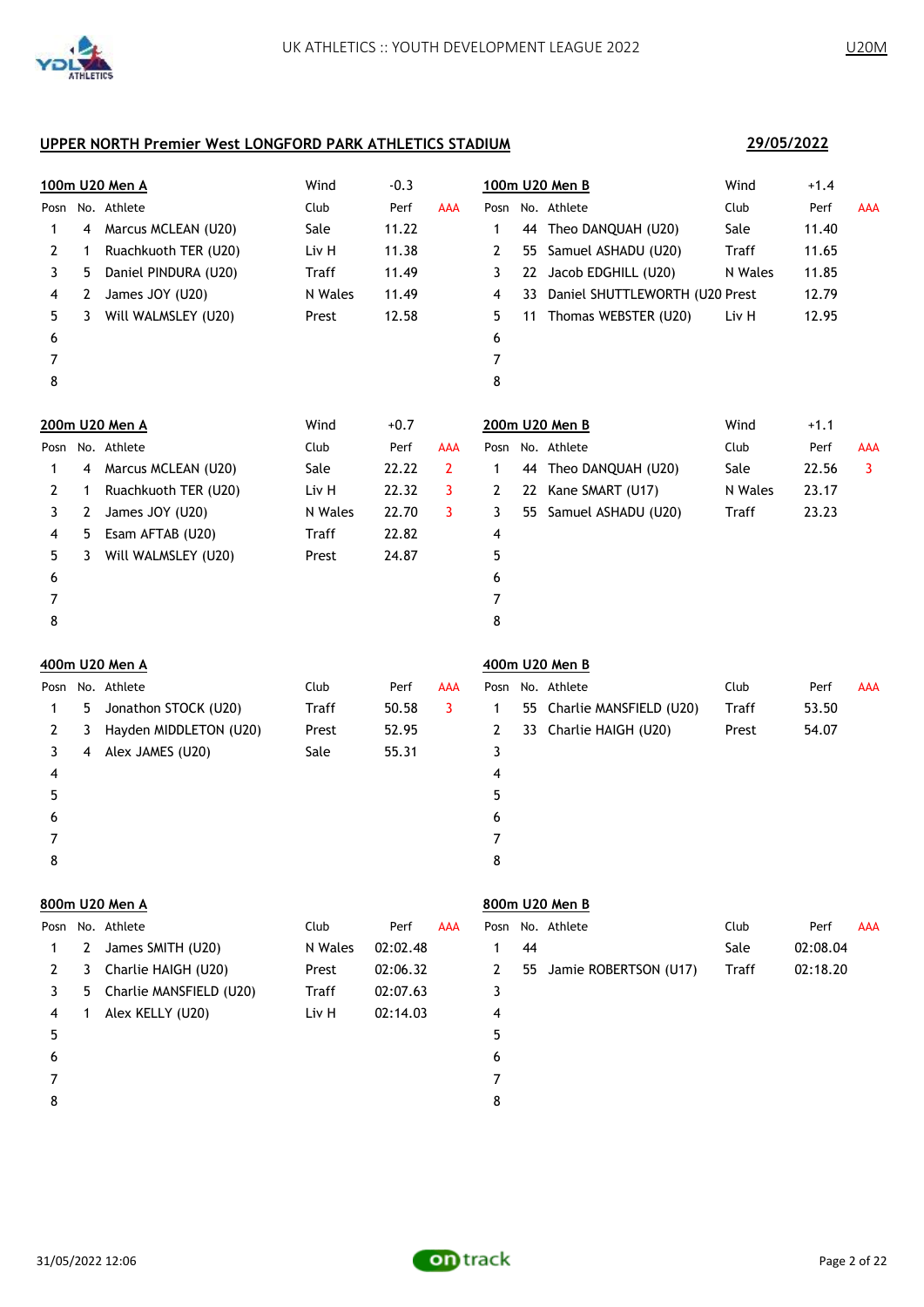|              |              | 1500m U20 Men A            |              |          |            |                | 1500m U20 Men B                   |       |          |            |
|--------------|--------------|----------------------------|--------------|----------|------------|----------------|-----------------------------------|-------|----------|------------|
|              |              | Posn No. Athlete           | Club         | Perf     | AAA        |                | Posn No. Athlete                  | Club  | Perf     | <b>AAA</b> |
| 1            | 4            | Alex JAMES (U20)           | Sale         | 04:12.57 |            | 1              | 44 George NOBLE (U17)             | Sale  | 04:25.26 |            |
| 2            | 5            | Louie MCCORMACK (U20)      | <b>Traff</b> | 04:20.29 |            | 2              | 11 Thomas WEBSTER (U20)           | Liv H | 04:35.38 |            |
| 3            | 1            | Alex KELLY (U20)           | Liv H        | 04:27.80 |            | 3              |                                   |       |          |            |
| 4            |              |                            |              |          |            | 4              |                                   |       |          |            |
| 5            |              |                            |              |          |            | 5              |                                   |       |          |            |
| 6            |              |                            |              |          |            | 6              |                                   |       |          |            |
| 7            |              |                            |              |          |            | 7              |                                   |       |          |            |
| 8            |              |                            |              |          |            | 8              |                                   |       |          |            |
|              |              | 3000m U20 Men A            |              |          |            |                | 3000m U20 Men B                   |       |          |            |
|              |              | Posn No. Athlete           | Club         | Perf     | AAA        |                | Posn No. Athlete                  | Club  | Perf     | AAA        |
| 1            | $\mathbf{1}$ | Benjamin ROACH (U20)       | Liv H        | 10:07.83 |            | 1              |                                   |       |          |            |
| 2            | 5            | George GLENNON (U20)       | <b>Traff</b> | 10:13.40 |            | 2              |                                   |       |          |            |
| 3            |              |                            |              |          |            | 3              |                                   |       |          |            |
| 4            |              |                            |              |          |            | 4              |                                   |       |          |            |
| 5            |              |                            |              |          |            | 5              |                                   |       |          |            |
| 6            |              |                            |              |          |            | 6              |                                   |       |          |            |
| 7            |              |                            |              |          |            | 7              |                                   |       |          |            |
| 8            |              |                            |              |          |            | 8              |                                   |       |          |            |
|              |              | 110m Hurdles U20 Men A     | Wind         | $+0.8$   |            |                | 110m Hurdles U20 Men B            | Wind  | $+0.8$   |            |
|              |              | Posn No. Athlete           | Club         | Perf     | AAA        |                | Posn No. Athlete                  | Club  | Perf     | <b>AAA</b> |
| 1            |              | 3 Harry BURROW (U20)       | Prest        | 15.34    |            | 1              | 33 Daniel SHUTTLEWORTH (U20 Prest |       | 17.89    |            |
| $\mathbf{2}$ |              |                            |              |          |            | 2              |                                   |       |          |            |
| 3            |              |                            |              |          |            | 3              |                                   |       |          |            |
| 4            |              |                            |              |          |            | 4              |                                   |       |          |            |
| 5            |              |                            |              |          |            | 5              |                                   |       |          |            |
| 6            |              |                            |              |          |            | 6              |                                   |       |          |            |
| 7            |              |                            |              |          |            | 7              |                                   |       |          |            |
| 8            |              |                            |              |          |            | 8              |                                   |       |          |            |
|              |              | 400m Hurdles U20 Men A     |              |          |            |                | 400m Hurdles U20 Men B            |       |          |            |
|              |              | Posn No. Athlete           | Club         | Perf     | <b>AAA</b> |                | Posn No. Athlete                  | Club  | Perf     | <b>AAA</b> |
| 1            |              | 98 No Competitors Declared |              |          |            | 1              |                                   |       |          |            |
| $\mathbf{2}$ |              |                            |              |          |            | $\overline{2}$ |                                   |       |          |            |
| 3            |              |                            |              |          |            | 3              |                                   |       |          |            |
| 4            |              |                            |              |          |            | 4              |                                   |       |          |            |
| 5            |              |                            |              |          |            | 5              |                                   |       |          |            |
| 6            |              |                            |              |          |            | 6              |                                   |       |          |            |
| 7            |              |                            |              |          |            | 7              |                                   |       |          |            |
| 8            |              |                            |              |          |            | 8              |                                   |       |          |            |
|              |              |                            |              |          |            |                |                                   |       |          |            |

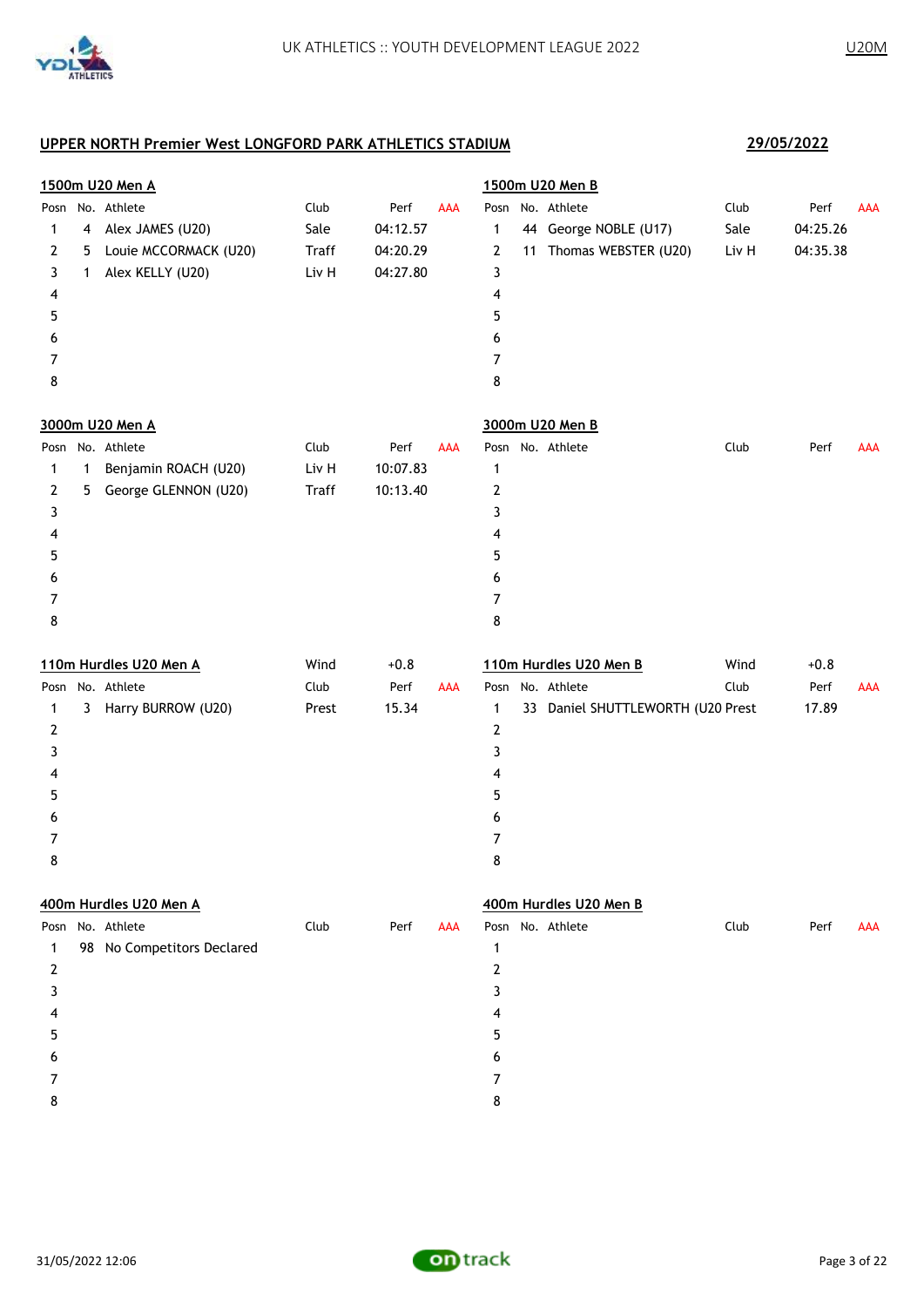

|      |    | 2000m s/c U20 Men A     |              |         |                | 2000m s/c U20 Men B |    |                          |       |         |            |  |
|------|----|-------------------------|--------------|---------|----------------|---------------------|----|--------------------------|-------|---------|------------|--|
| Posn |    | No. Athlete             | Club         | Perf    | <b>AAA</b>     | Posn                |    | No. Athlete              | Club  | Perf    | <b>AAA</b> |  |
| 1    | 4  | Charlie TITTENSOR (U20) | Sale         | DQ 4.43 |                | 1                   |    | 44 Archie MCCARRON (U20) | Sale  | DQ 4.43 |            |  |
| 2    |    |                         |              |         |                | $\overline{2}$      |    |                          |       |         |            |  |
| 3    |    |                         |              |         |                | 3                   |    |                          |       |         |            |  |
| 4    |    |                         |              |         |                | 4                   |    |                          |       |         |            |  |
| 5    |    |                         |              |         |                | 5                   |    |                          |       |         |            |  |
| 6    |    |                         |              |         |                | 6                   |    |                          |       |         |            |  |
| 7    |    |                         |              |         |                | 7                   |    |                          |       |         |            |  |
| 8    |    |                         |              |         |                | 8                   |    |                          |       |         |            |  |
|      |    | Long Jump U20 Men A     |              |         |                |                     |    | Long Jump U20 Men B      |       |         |            |  |
| Posn |    | Bib Athlete             | Club         | Perf    | <b>AAA</b>     | Posn                |    | Bib Athlete              | Club  | Perf    | <b>AAA</b> |  |
| 1    | 5. | Sam DANSON (U20)        | <b>Traff</b> | 6.65    | $\overline{2}$ | 1                   |    | 55 Vic CHIMA (U20)       | Traff | 5.97    |            |  |
| 2    | 2  | Jacob EDGHILL (U20)     | N Wales      | 6.37    |                | 2                   | 11 | Thomas WEBSTER (U20)     | Liv H | 3.29    |            |  |
| 3    | 3  | Will WALMSLEY (U20)     | Prest        | 5.18    |                | 3                   |    |                          |       |         |            |  |
| 4    | 1  | Alex KELLY (U20)        | Liv H        | 3.70    |                | 4                   |    |                          |       |         |            |  |
| 5    |    |                         |              |         |                | 5                   |    |                          |       |         |            |  |
| 6    |    |                         |              |         |                | 6                   |    |                          |       |         |            |  |
| 7    |    |                         |              |         |                | 7                   |    |                          |       |         |            |  |
| 8    |    |                         |              |         |                | 8                   |    |                          |       |         |            |  |
|      |    | High Jump U20 Men A     |              |         |                |                     |    | High Jump U20 Men B      |       |         |            |  |
| Posn |    | Bib Athlete             | Club         | Perf    | <b>AAA</b>     | Posn                |    | Bib Athlete              | Club  | Perf    | <b>AAA</b> |  |
| 1    | 33 | Harry BURROW (U20)      | Prest        | 1.85    |                | 1                   | 3  | George LOWE (U20)        | Prest | 1.60    |            |  |
| 2    | 5. | Vic CHIMA (U20)         | <b>Traff</b> | 1.55    |                |                     |    |                          |       |         |            |  |

|      |    | Triple Jump U20 Men A   |       |       |              | Triple Jump U20 Men B |  |                    |       |       |            |  |
|------|----|-------------------------|-------|-------|--------------|-----------------------|--|--------------------|-------|-------|------------|--|
| Posn |    | Bib Athlete             | Club  | Perf  | <b>AAA</b>   | Posn                  |  | Bib Athlete        | Club  | Perf  | <b>AAA</b> |  |
|      | 5. | Daniel AKINRADEWO (U20) | Traff | 13.92 | $\mathbf{2}$ | 1                     |  | 55 Vic CHIMA (U20) | Traff | 12.11 |            |  |
|      | 3  | Will WALMSLEY (U20)     | Prest | 11.81 |              | 2                     |  |                    |       |       |            |  |
| 3    |    |                         |       |       |              | 3                     |  |                    |       |       |            |  |
| 4    |    |                         |       |       |              | 4                     |  |                    |       |       |            |  |
| 5    |    |                         |       |       |              | 5                     |  |                    |       |       |            |  |
| 6    |    |                         |       |       |              | 6                     |  |                    |       |       |            |  |
|      |    |                         |       |       |              |                       |  |                    |       |       |            |  |
| 8    |    |                         |       |       |              | 8                     |  |                    |       |       |            |  |
|      |    |                         |       |       |              |                       |  |                    |       |       |            |  |

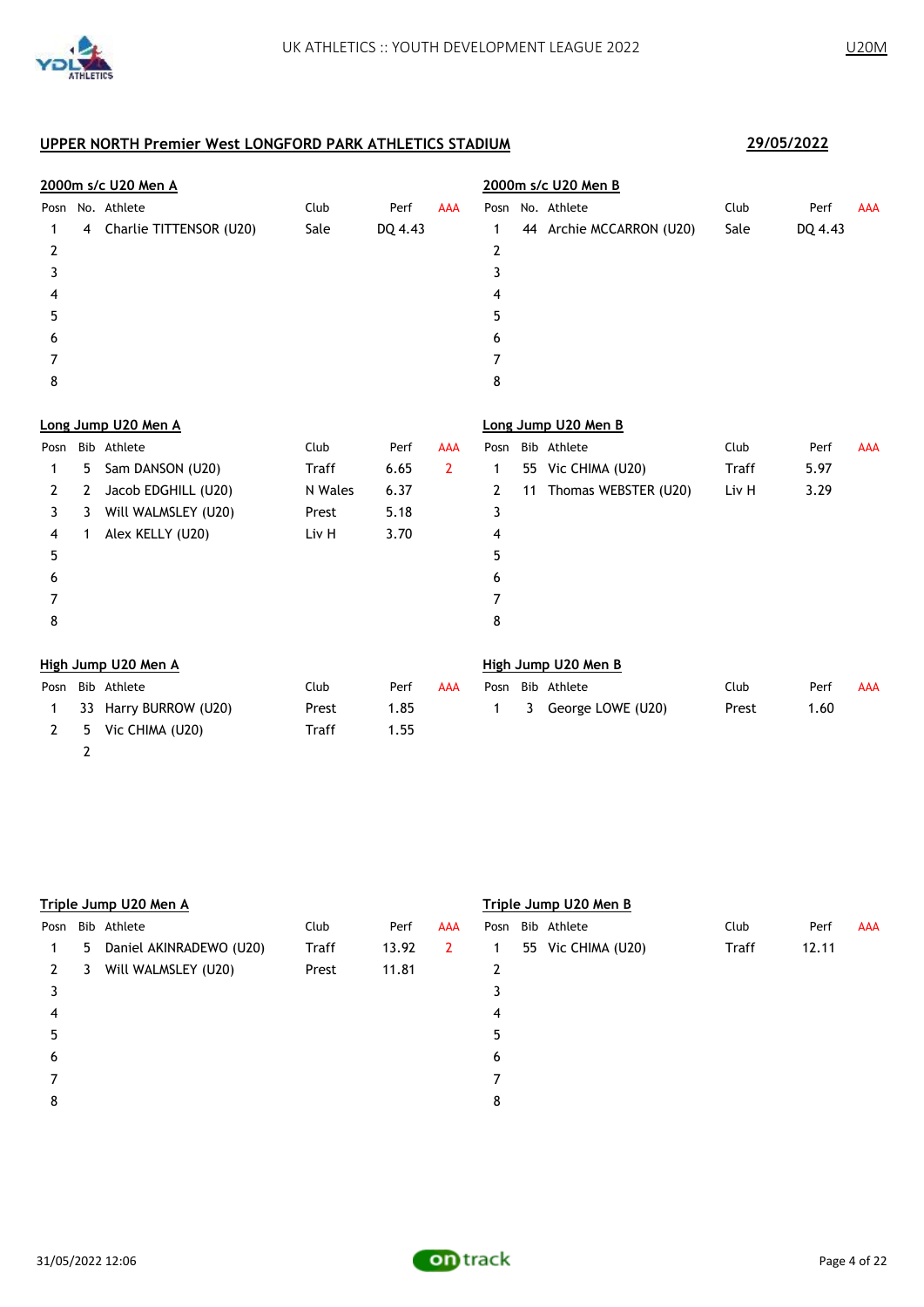

|      | Pole Vault U20 Men A |                            |      |      |     |      | Pole Vault U20 Men B |             |      |  |      |     |  |
|------|----------------------|----------------------------|------|------|-----|------|----------------------|-------------|------|--|------|-----|--|
| Posn |                      | Bib Athlete                | Club | Perf | AAA | Posn |                      | Bib Athlete | Club |  | Perf | AAA |  |
|      |                      | 98 No Competitors Declared |      |      |     |      |                      |             |      |  |      |     |  |
|      | $\overline{4}$       | Ruari MCDONALD (U20)       | Sale | x    |     |      |                      |             |      |  |      |     |  |

| Shot U20 Men A    |    |                                    |              |       |                |                |    | Shot U20 Men B         |       |       |                |
|-------------------|----|------------------------------------|--------------|-------|----------------|----------------|----|------------------------|-------|-------|----------------|
| Posn              |    | Bib Athlete                        | Club         | Perf  | AAA            |                |    | Posn Bib Athlete       | Club  | Perf  | <b>AAA</b>     |
| 3<br>1            |    | Isaac Kambamba DELANEY (U20) Prest |              | 18.04 | $\mathbf{1}$   | $\mathbf{1}$   | 5  | Caden UZOIGWE (U20)    | Traff | 13.91 | $\overline{2}$ |
| 2                 |    | 55 Cameron UNSWORTH (U20)          | Traff        | 14.40 | $\mathbf{1}$   | $\overline{2}$ | 33 | Will WATERS (U20)      | Prest | 11.05 |                |
| 3<br>1            |    | Cameron SCOTT-ALLAN (U20)          | Liv H        | 12.08 |                | 3              | 11 | Benjamin ROACH (U20)   | Liv H | 4.74  |                |
| 4                 |    |                                    |              |       |                | 4              |    |                        |       |       |                |
| 5                 |    |                                    |              |       |                | 5              |    |                        |       |       |                |
| 6                 |    |                                    |              |       |                | 6              |    |                        |       |       |                |
| 7                 |    |                                    |              |       |                | 7              |    |                        |       |       |                |
| 8                 |    |                                    |              |       |                | 8              |    |                        |       |       |                |
| Discus U20 Men A  |    |                                    |              |       |                |                |    | Discus U20 Men B       |       |       |                |
|                   |    | Bib Athlete                        | Club         | Perf  | AAA            | Posn           |    | Bib Athlete            | Club  | Perf  | <b>AAA</b>     |
| Posn<br>3         |    | Isaac Kambamba DELANEY (U20) Prest |              | 45.61 | $\overline{2}$ | $\mathbf{1}$   | 55 | Cameron UNSWORTH (U20) | Traff | 34.63 |                |
| 1                 |    |                                    |              |       |                |                |    |                        |       |       |                |
| 2<br>5            |    | Caden UZOIGWE (U20)                | <b>Traff</b> | 42.92 | $\overline{2}$ | 2              | 33 | George LOWE (U20)      | Prest | 28.45 |                |
| 3<br>1            |    | Cameron SCOTT-ALLAN (U20)          | Liv H        | 21.08 |                | 3              |    |                        |       |       |                |
| 4<br>4            |    | Alex JAMES (U20)                   | Sale         | 12.91 |                | 4              |    |                        |       |       |                |
| 5                 |    |                                    |              |       |                | 5              |    |                        |       |       |                |
| 6                 |    |                                    |              |       |                | 6              |    |                        |       |       |                |
| 7                 |    |                                    |              |       |                | 7              |    |                        |       |       |                |
| 8                 |    |                                    |              |       |                | 8              |    |                        |       |       |                |
|                   |    | Hammer U20 Men A                   |              |       |                |                |    | Hammer U20 Men B       |       |       |                |
| Posn              |    | Bib Athlete                        | Club         | Perf  | <b>AAA</b>     | Posn           |    | Bib Athlete            | Club  | Perf  | <b>AAA</b>     |
| 1<br>$\mathbf{1}$ |    | Cameron SCOTT-ALLAN (U20)          | Liv H        | 41.45 |                | $\mathbf{1}$   | 3  | George LOWE (U20)      | Prest | 32.61 |                |
| 2                 | 33 | Isaac Kambamba DELANEY (U20) Prest |              | 36.52 |                | 2              |    |                        |       |       |                |
| 3                 |    |                                    |              |       |                | 3              |    |                        |       |       |                |
| 4                 |    |                                    |              |       |                | 4              |    |                        |       |       |                |
| 5                 |    |                                    |              |       |                | 5              |    |                        |       |       |                |
| 6                 |    |                                    |              |       |                |                |    |                        |       |       |                |

 7 8

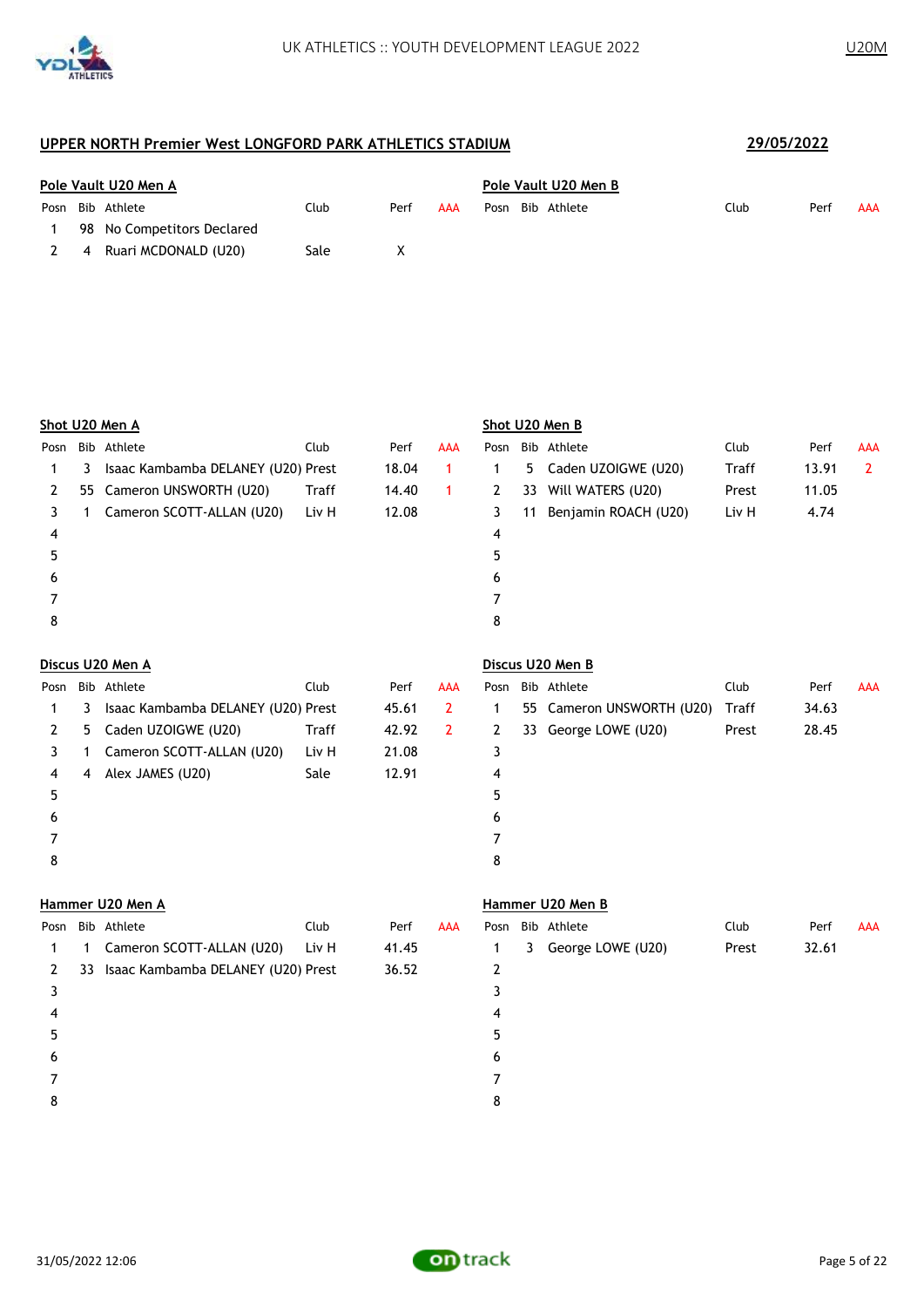

|   |                         |                                  |       |            | Javelin U20 Men B |  |  |                                                                  |       |     |  |
|---|-------------------------|----------------------------------|-------|------------|-------------------|--|--|------------------------------------------------------------------|-------|-----|--|
|   |                         | Club                             | Perf  | <b>AAA</b> | Posn              |  |  | Club                                                             | Perf  | AAA |  |
| 3 | George LOWE (U20)       | Prest                            | 51.13 | 3          |                   |  |  | Prest                                                            | 34.48 |     |  |
| 4 | Charlie TITTENSOR (U20) | Sale                             | 10.75 |            | 2                 |  |  | Sale                                                             | 10.69 |     |  |
|   |                         |                                  |       |            | 3                 |  |  |                                                                  |       |     |  |
|   |                         |                                  |       |            | 4                 |  |  |                                                                  |       |     |  |
|   |                         |                                  |       |            | 5                 |  |  |                                                                  |       |     |  |
|   |                         |                                  |       |            | 6                 |  |  |                                                                  |       |     |  |
|   |                         |                                  |       |            |                   |  |  |                                                                  |       |     |  |
|   |                         |                                  |       |            | 8                 |  |  |                                                                  |       |     |  |
|   | Posn                    | Javelin U20 Men A<br>Bib Athlete |       |            |                   |  |  | Bib Athlete<br>33 Harry BURROW (U20)<br>44 Archie MCCARRON (U20) |       |     |  |

### **4 x 100m U20 Men A**

|    |    | Posn No. Runners                                                                                 | Club    | Perf  |
|----|----|--------------------------------------------------------------------------------------------------|---------|-------|
|    | 4  | Marcus MCLEAN (U20), Alex LEADBEATER (U17), Theo DANQUAH (U20), Esdras JOSE (U20)                | Sale    | 45.02 |
|    | 5. | Daniel AKINRADEWO (U20), Anthony GARDINER (U20), Samuel ASHADU (U20), Esam AFTAB (U20)           | Traff   | 45.36 |
|    |    | Ruachkuoth TER (U20), Valentine ANALOGBEI (U17), Corey BEECHALL (U17), Iwan WILLIAMS (U17)       | Liv H   | 45.68 |
| 4  |    | Jacob EDGHILL (U20), James JOY (U20), Ewan JONES (U20), James SMITH (U20)                        | N Wales | 46.35 |
| 5. |    | Harry BURROW (U20), Hayden MIDDLETON (U20), Daniel SHUTTLEWORTH (U20), Will WALMSLEY (U20) Prest |         | 47.70 |
| 6  |    |                                                                                                  |         |       |

- 
- 

### **4 x 400m U20 Men A**

|    | Posn No. Runners                                                                        | Club  | Perf     |
|----|-----------------------------------------------------------------------------------------|-------|----------|
| 5. | Esam AFTAB (U20), Joseph CAMMISH (U17), Louie MCCORMACK (U20), Jonathon STOCK (U20)     | Traff | 03:40.33 |
| 3  | Charlie HAIGH (U20), Corey MIDDLETON (U17), Harry BURROW (U20), James INCE (U17)        | Prest | 03:41.05 |
| 4  | Nathan YOHANNES (U17), Archie MCCARRON (U20), Charlie TITTENSOR (U20), Alex JAMES (U20) | Sale  | 03:52.41 |
|    | Alex KELLY (U20), Liam MCCAY (U17), Max WEBSTER (U17), Iwan WILLIAMS (U17)              | Liv H | 03:56.36 |
|    |                                                                                         |       |          |

- 
- 

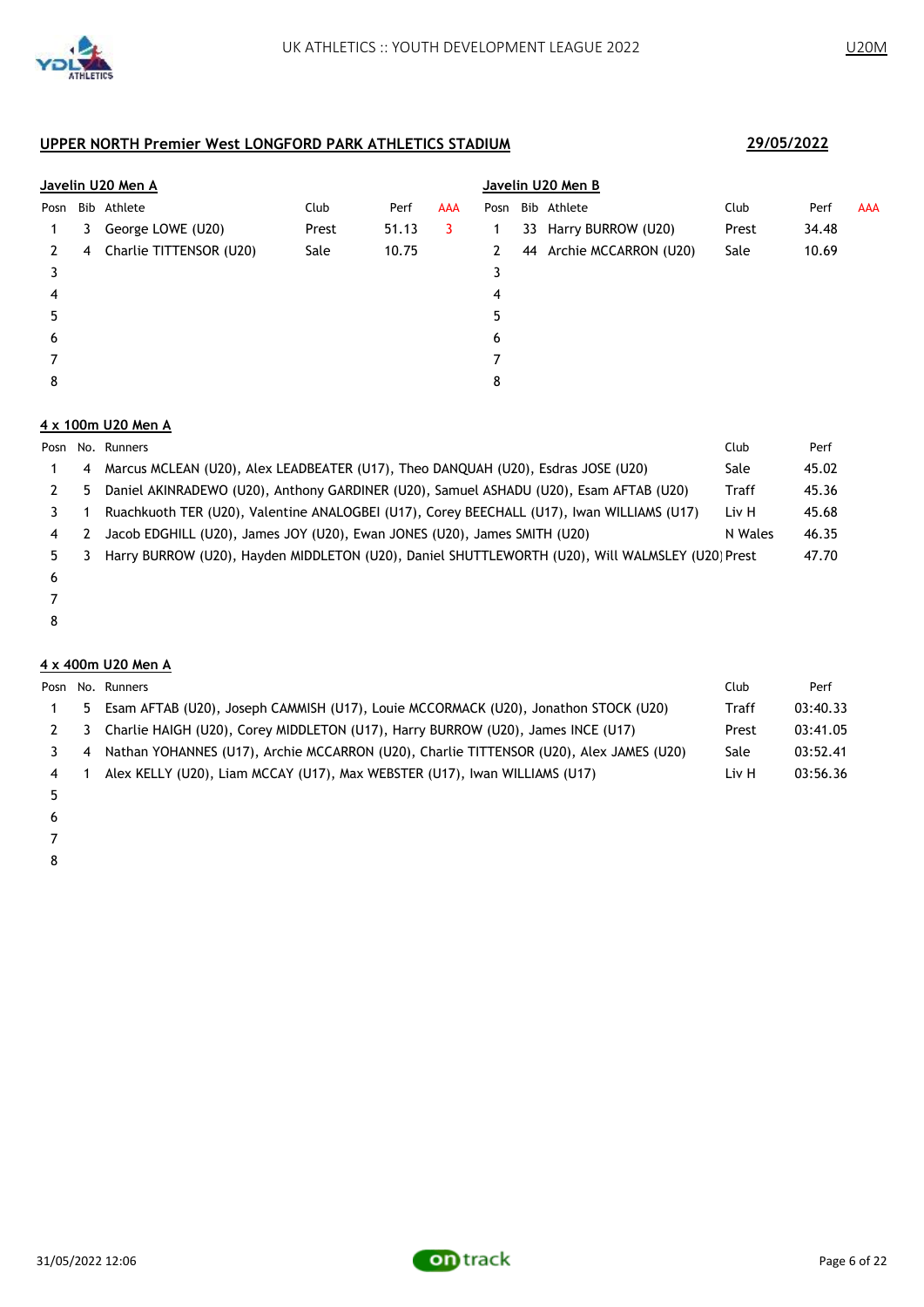**29/05/2022**

### **UPPER NORTH Premier West LONGFORD PARK ATHLETICS STADIUM**

|      |   | 100m U20 Women A                  | Wind         | $+0.5$   |              |   |    | 100m U20 Women B         | Wind    | $+0.2$   |            |
|------|---|-----------------------------------|--------------|----------|--------------|---|----|--------------------------|---------|----------|------------|
| Posn |   | No. Athlete                       | Club         | Perf     | <b>AAA</b>   |   |    | Posn No. Athlete         | Club    | Perf     | <b>AAA</b> |
| 1    | 4 | Maddison VERNON (U20)             | Sale         | 12.72    |              | 1 |    | 44 Myha BOOTH (U20)      | Sale    | 13.08    |            |
| 2    | 2 | Arian WILLIAMS (U20)              | N Wales      | 12.77    |              | 2 |    | 22 Teleri JONES (U20)    | N Wales | 13.12    |            |
| 3    | 3 | Eleanor NOBLET (U20)              | Prest        | 12.91    |              | 3 |    | 55 Esther GOMEZ (U17)    | Traff   | 13.59    |            |
| 4    | 5 | Renee SINCLAIR (U20)              | Traff        | 13.16    |              | 4 |    | 33 Lola UREY (U17)       | Prest   | 13.84    |            |
| 5    |   |                                   |              |          |              | 5 |    |                          |         |          |            |
| 6    |   |                                   |              |          |              | 6 |    |                          |         |          |            |
| 7    |   |                                   |              |          |              | 7 |    |                          |         |          |            |
| 8    |   |                                   |              |          |              | 8 |    |                          |         |          |            |
|      |   | 200m U20 Women A                  | Wind         | $+0.5$   |              |   |    | 200m U20 Women B         | Wind    | $+2.4$   |            |
|      |   | Posn No. Athlete                  | Club         | Perf     | AAA          |   |    | Posn No. Athlete         | Club    | Perf     | <b>AAA</b> |
| 1    | 1 | Meg CORKER (U20)                  | Liv H        | 25.63    | 3            | 1 |    | 22 Teleri JONES (U20)    | N Wales | 26.83    |            |
| 2    | 2 | Arian WILLIAMS (U20)              | N Wales      | 26.05    |              | 2 | 44 | Olivia BROWN (U20)       | Sale    | 27.16    |            |
| 3    | 2 | Eleanor NOBLET (U20)              | Prest        | 27.10    |              | 3 |    | 33 Abigail GREGSON (U20) | Prest   | 27.44    |            |
| 4    | 5 | Renee SINCLAIR (U20)              | Traff        | 27.52    |              | 4 | 11 | Hannah HOPE (U20)        | Liv H   | 27.86    |            |
| 5    | 4 | Kia-licia CLARKSON (U20)          | Sale         | 27.57    |              | 5 |    |                          |         |          |            |
| 6    |   |                                   |              |          |              | 6 |    |                          |         |          |            |
| 7    |   |                                   |              |          |              | 7 |    |                          |         |          |            |
| 8    |   |                                   |              |          |              | 8 |    |                          |         |          |            |
|      |   | 400m U20 Women A                  |              |          |              |   |    | 400m U20 Women B         |         |          |            |
| Posn |   | No. Athlete                       | Club         | Perf     | <b>AAA</b>   |   |    | Posn No. Athlete         | Club    | Perf     | <b>AAA</b> |
| 1    | 1 | Neave MCGHEE (U20)                | Liv H        | 56.50    | $\mathbf{1}$ | 1 |    | 44 Laure KIDIKULA (U20)  | Sale    | 60.65    |            |
| 2    | 4 | Hermione MASON (U20)              | Sale         | 59.47    | 3            | 2 |    | 11 Hannah HOPE (U20)     | Liv H   | 62.70    |            |
| 3    | 5 | Erin GRIME (U20)                  | Traff        | 59.84    | 3            | 3 |    |                          |         |          |            |
| 4    | 3 | Imogen BLACKWELL (U20)            | Prest        | 60.54    |              | 4 |    |                          |         |          |            |
| 5    | 2 | Non Elen REDVERS JONES (U2N Wales |              | 65.81    |              | 5 |    |                          |         |          |            |
| 6    |   |                                   |              |          |              | 6 |    |                          |         |          |            |
| 7    |   |                                   |              |          |              | 7 |    |                          |         |          |            |
| 8    |   |                                   |              |          |              | 8 |    |                          |         |          |            |
|      |   | 800m U20 Women A                  |              |          |              |   |    | 800m U20 Women B         |         |          |            |
| Posn |   | No. Athlete                       | Club         | Perf     | <b>AAA</b>   |   |    | Posn No. Athlete         | Club    | Perf     | AAA        |
| 1    | 3 | Millie WALTON (U20)               | Prest        | 02:21.72 |              | 1 |    | 44 Elizabeth HILL (U20)  | Sale    | 02:32.97 |            |
| 2    | 2 | Emily RUSSELL (U20)               | <b>Traff</b> | 02:24.67 |              | 2 |    |                          |         |          |            |
| 3    | 4 | Katie STRINGER (U20)              | Sale         | 02:27.19 |              | 3 |    |                          |         |          |            |
| 4    |   |                                   |              |          |              | 4 |    |                          |         |          |            |

- 
- 5
- 
- 
- 7
- 8

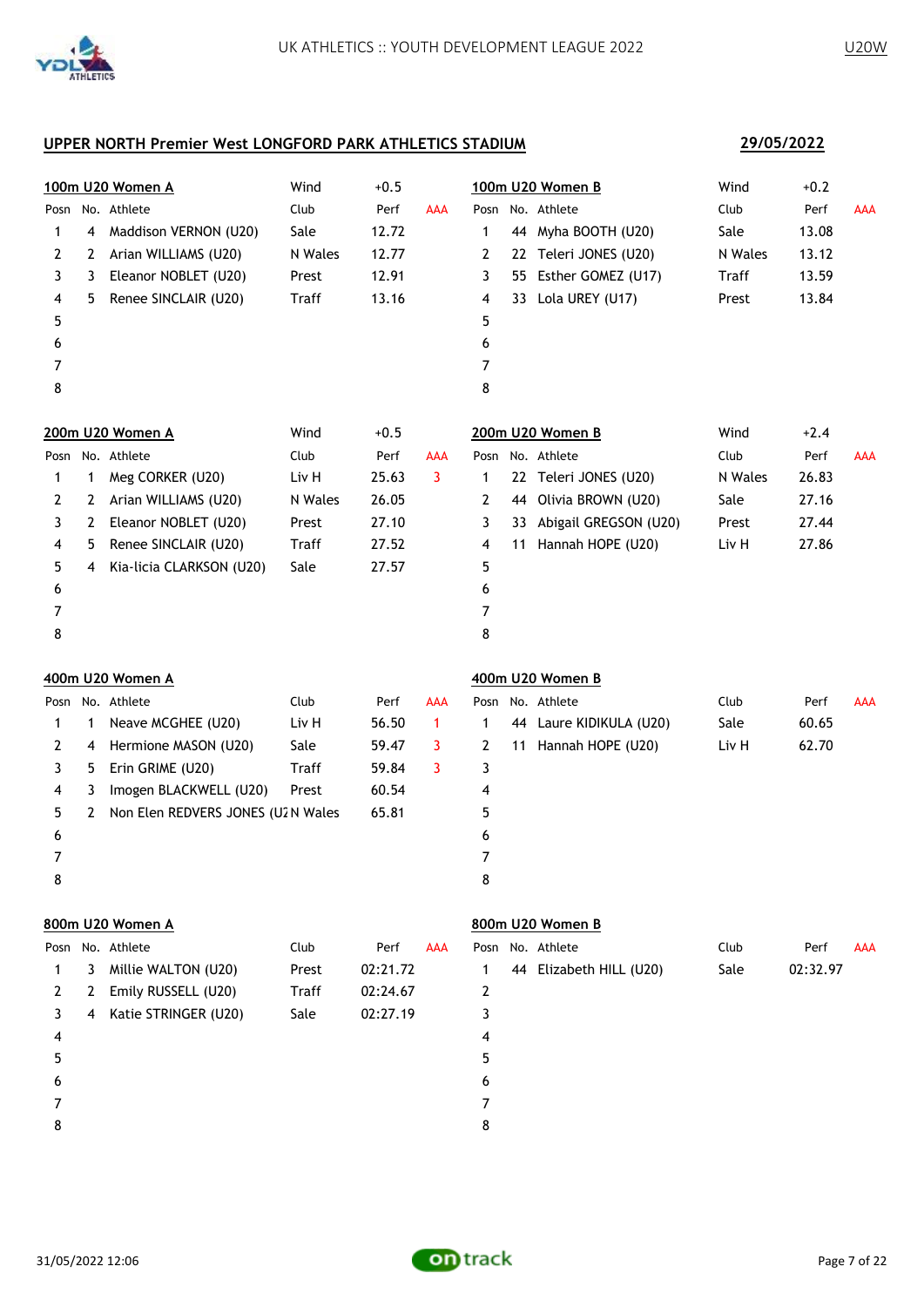

|   |              | 1500m U20 Women A                  |              |          |                |                | 1500m U20 Women B                  |      |        |            |
|---|--------------|------------------------------------|--------------|----------|----------------|----------------|------------------------------------|------|--------|------------|
|   |              | Posn No. Athlete                   | Club         | Perf     | AAA            |                | Posn No. Athlete                   | Club | Perf   | <b>AAA</b> |
| 1 | 5            | Amelia BRATT (U20)                 | <b>Traff</b> | 04:54.36 |                | 1              |                                    |      |        |            |
| 2 | 1            | Grace TOBIN (U20)                  | Liv H        | 04:54.88 |                | 2              |                                    |      |        |            |
| 3 | 3            | Olivia may MILLER (U20)            | Prest        | 05:10.43 |                | 3              |                                    |      |        |            |
| 4 |              |                                    |              |          |                | 4              |                                    |      |        |            |
| 5 |              |                                    |              |          |                | 5              |                                    |      |        |            |
| 6 |              |                                    |              |          |                | 6              |                                    |      |        |            |
| 7 |              |                                    |              |          |                | 7              |                                    |      |        |            |
| 8 |              |                                    |              |          |                | 8              |                                    |      |        |            |
|   |              | 3000m U20 Women A                  |              |          |                |                | 3000m U20 Women B                  |      |        |            |
|   |              | Posn No. Athlete                   | Club         | Perf     | <b>AAA</b>     |                | Posn No. Athlete                   | Club | Perf   | <b>AAA</b> |
| 1 |              | 4 Georgia elizabeth HEATH (U2 Sale |              | 12:51.24 |                | $\mathbf{1}$   |                                    |      |        |            |
| 2 |              |                                    |              |          |                | $\overline{2}$ |                                    |      |        |            |
| 3 |              |                                    |              |          |                | 3              |                                    |      |        |            |
| 4 |              |                                    |              |          |                | 4              |                                    |      |        |            |
| 5 |              |                                    |              |          |                | 5              |                                    |      |        |            |
| 6 |              |                                    |              |          |                | 6              |                                    |      |        |            |
| 7 |              |                                    |              |          |                | 7              |                                    |      |        |            |
| 8 |              |                                    |              |          |                | 8              |                                    |      |        |            |
|   |              | 100m Hurdles U20 Women A           | Wind         | $+1.2$   |                |                | 100m Hurdles U20 Women B           | Wind | $+1.2$ |            |
|   |              | Posn No. Athlete                   | Club         | Perf     | AAA            |                | Posn No. Athlete                   | Club | Perf   | AAA        |
| 1 | 4            | Myha BOOTH (U20)                   | Sale         | 14.90    | 3              | 1              | 44 Stephanie JONES (U20)           | Sale | 16.33  |            |
| 2 | 5.           | Lisa HALLIDAY (U20)                | <b>Traff</b> | 16.61    |                | 2              |                                    |      |        |            |
| 3 | $\mathbf{2}$ | Megan ROBERTS (U17)                | N Wales      | 19.02    |                | 3              |                                    |      |        |            |
| 4 |              |                                    |              |          |                | 4              |                                    |      |        |            |
| 5 |              |                                    |              |          |                | 5              |                                    |      |        |            |
| 6 |              |                                    |              |          |                | 6              |                                    |      |        |            |
| 7 |              |                                    |              |          |                | $\overline{7}$ |                                    |      |        |            |
| 8 |              |                                    |              |          |                | 8              |                                    |      |        |            |
|   |              | 400m Hurdles U20 Women A           |              |          |                |                | 400m Hurdles U20 Women B           |      |        |            |
|   |              | Posn No. Athlete                   | Club         | Perf     | <b>AAA</b>     |                | Posn No. Athlete                   | Club | Perf   | <b>AAA</b> |
| 1 | 4            | Hermione MASON (U20)               | Sale         | 64.19    | $\overline{2}$ | 1              | 44 Sofija DRAGISIC WOOD (U20) Sale |      | 69.57  |            |
| 2 | 5            | Lisa HALLIDAY (U20)                | <b>Traff</b> | 67.77    |                | $\mathbf{2}$   |                                    |      |        |            |
| 3 |              |                                    |              |          |                | 3              |                                    |      |        |            |
| 4 |              |                                    |              |          |                | 4              |                                    |      |        |            |
| 5 |              |                                    |              |          |                | 5              |                                    |      |        |            |
| 6 |              |                                    |              |          |                | 6              |                                    |      |        |            |
| 7 |              |                                    |              |          |                | 7              |                                    |      |        |            |
| 8 |              |                                    |              |          |                | 8              |                                    |      |        |            |

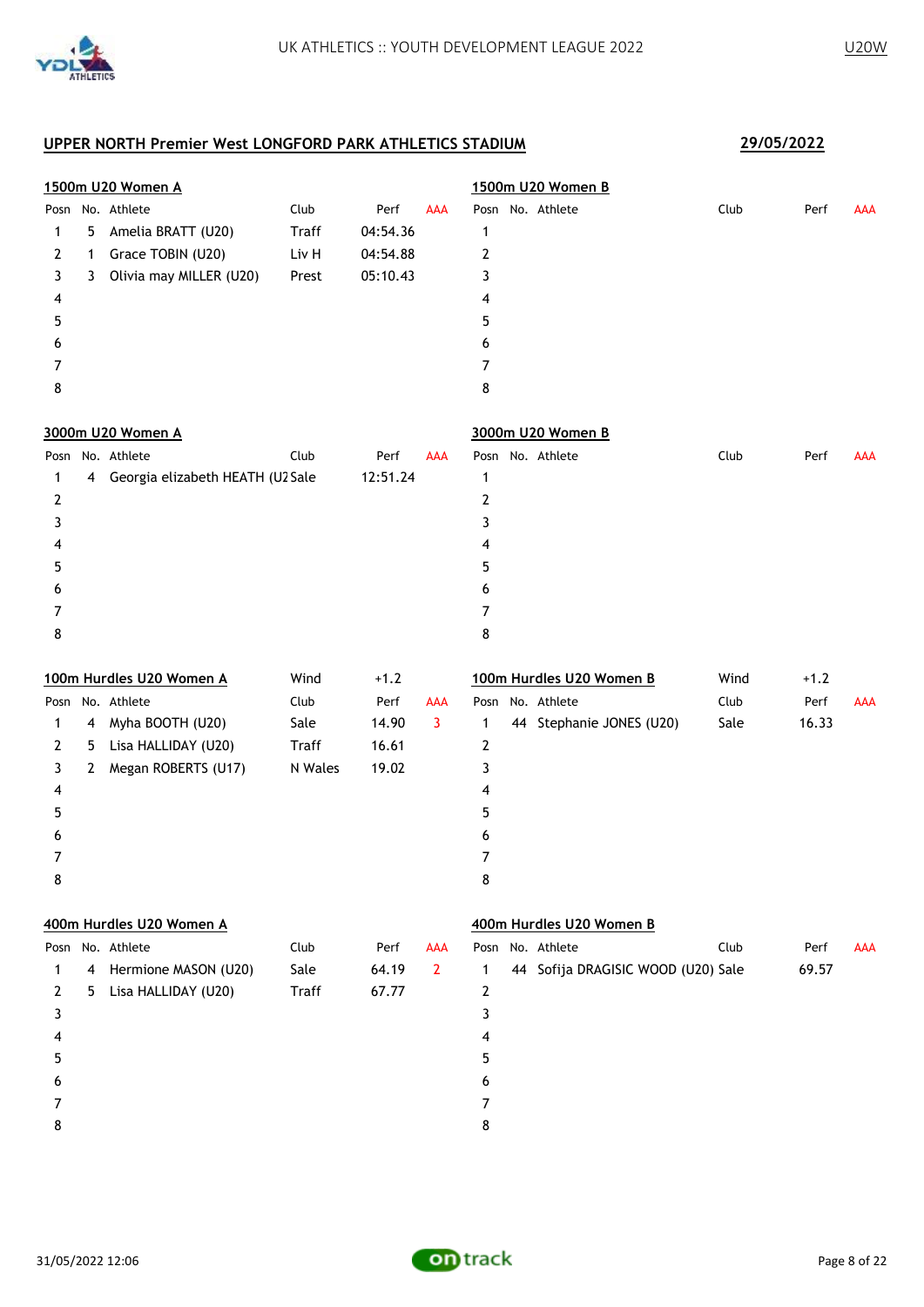

|      |    | 1500m s/c U20 Women A |              |          | TD10 1500m s/c U20 Women B |                |                       |                          |      |      |            |
|------|----|-----------------------|--------------|----------|----------------------------|----------------|-----------------------|--------------------------|------|------|------------|
| Posn |    | No. Athlete           | Club         | Perf     | <b>AAA</b>                 |                | Posn No. Athlete      |                          | Club | Perf | <b>AAA</b> |
| 1    | 5. | Isobel CAMMISH (U20)  | <b>Traff</b> | 05:40.21 |                            | 1              |                       |                          |      |      |            |
| 2    |    |                       |              |          |                            | 2              |                       |                          |      |      |            |
| 3    |    |                       |              |          |                            | 3              |                       |                          |      |      |            |
| 4    |    |                       |              |          |                            | 4              |                       |                          |      |      |            |
| 5    |    |                       |              |          |                            | 5              |                       |                          |      |      |            |
| 6    |    |                       |              |          |                            | 6              |                       |                          |      |      |            |
| 7    |    |                       |              |          |                            | 7              |                       |                          |      |      |            |
| 8    |    |                       |              |          |                            | 8              |                       |                          |      |      |            |
|      |    | Long Jump U20 Women A |              |          |                            |                | Long Jump U20 Women B |                          |      |      |            |
| Posn |    | Bib Athlete           | Club         | Perf     | <b>AAA</b>                 | Posn           | Bib Athlete           |                          | Club | Perf | <b>AAA</b> |
| 1    | 4  | Melissa BOOTH (U20)   | Sale         | 5.55     | $\overline{2}$             | 1              |                       | 44 Stephanie JONES (U20) | Sale | 5.31 | 3          |
| 2    | 3  | Eleanor NOBLET (U20)  | Prest        | 5.22     | 3                          | $\overline{2}$ |                       |                          |      |      |            |
| 3    | 5. | Renee SINCLAIR (U20)  | Traff        | 3.98     |                            | 3              |                       |                          |      |      |            |
| 4    |    |                       |              |          |                            | 4              |                       |                          |      |      |            |
| 5    |    |                       |              |          |                            | 5              |                       |                          |      |      |            |
| 6    |    |                       |              |          |                            | 6              |                       |                          |      |      |            |
| 7    |    |                       |              |          |                            | 7              |                       |                          |      |      |            |
| 8    |    |                       |              |          |                            | 8              |                       |                          |      |      |            |
|      |    | High Jump U20 Women A |              |          |                            |                | High Jump U20 Women B |                          |      |      |            |
| Posn |    | Bib Athlete           | Club         | Perf     | <b>AAA</b>                 | Posn           | Bib Athlete           |                          | Club | Perf | <b>AAA</b> |
| 1    | 3  | Macy NOBLETT (U20)    | Prest        | 1.55     |                            |                |                       |                          |      |      |            |
| 2    | 4  | Laure KIDIKULA (U20)  | Sale         | X        |                            |                |                       |                          |      |      |            |

|      |    | Triple Jump U20 Women A |         |       | Triple Jump U20 Women B |   |                  |      |      |            |  |
|------|----|-------------------------|---------|-------|-------------------------|---|------------------|------|------|------------|--|
| Posn |    | Bib Athlete             | Club    | Perf  | AAA                     |   | Posn Bib Athlete | Club | Perf | <b>AAA</b> |  |
|      | 4  | Melissa BOOTH (U20)     | Sale    | 12.23 |                         |   |                  |      |      |            |  |
| 2    | 3  | Evie NOBLETT (U17)      | Prest   | 9.95  |                         | 2 |                  |      |      |            |  |
| 3    |    | Neave MCGHEE (U20)      | Liv H   | 9.91  |                         | 3 |                  |      |      |            |  |
| 4    | 5. | Renee SINCLAIR (U20)    | Traff   | 9.53  |                         | 4 |                  |      |      |            |  |
| 5.   |    | Megan ROBERTS (U17)     | N Wales | 9.34  |                         | 5 |                  |      |      |            |  |
| 6    |    |                         |         |       |                         | 6 |                  |      |      |            |  |
|      |    |                         |         |       |                         | 7 |                  |      |      |            |  |
| 8    |    |                         |         |       |                         | 8 |                  |      |      |            |  |
|      |    |                         |         |       |                         |   |                  |      |      |            |  |

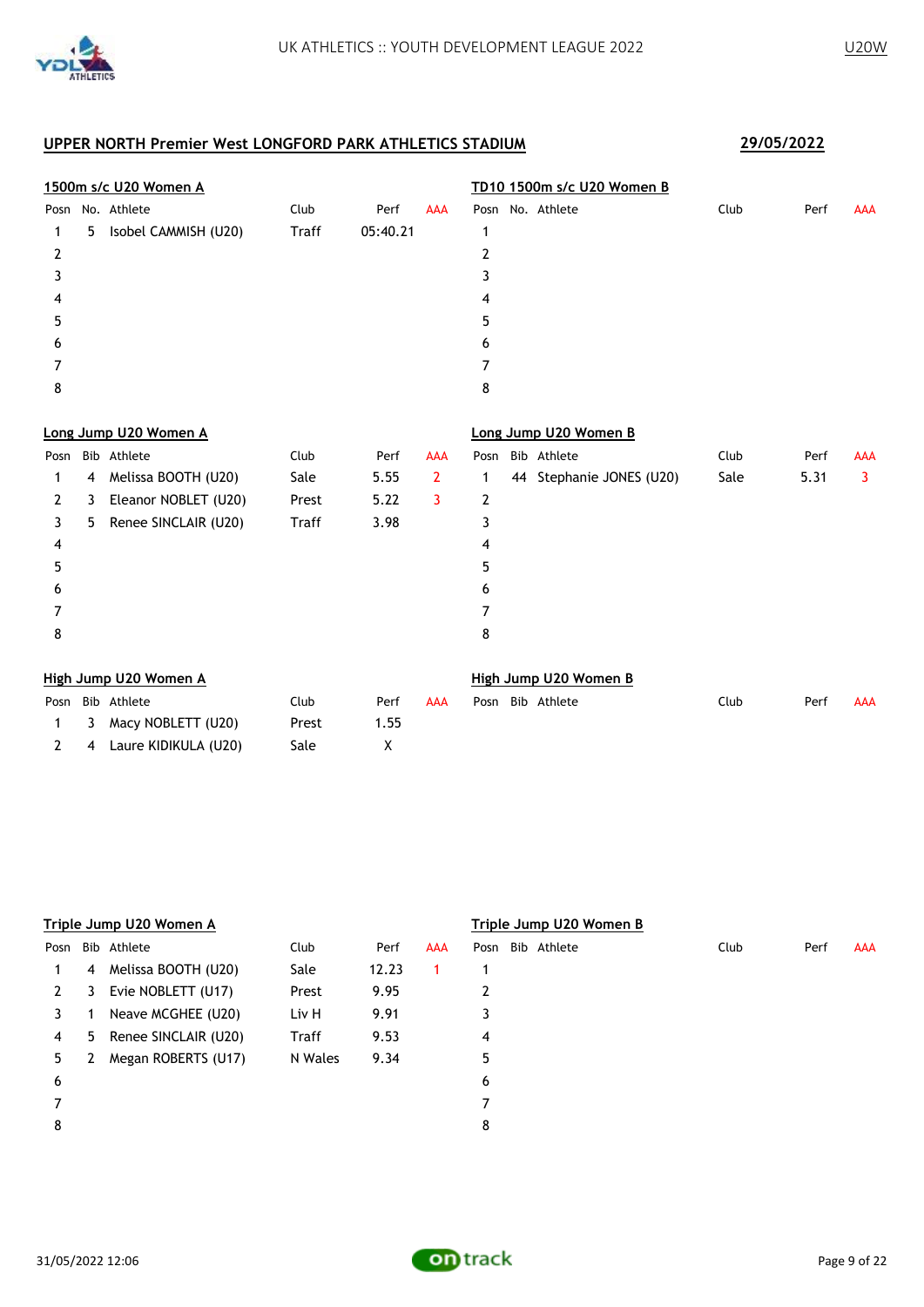

| Pole Vault U20 Women A |  |                         |      |      |     | Pole Vault U20 Women B |  |                  |      |      |            |  |
|------------------------|--|-------------------------|------|------|-----|------------------------|--|------------------|------|------|------------|--|
|                        |  | Posn Bib Athlete        | Club | Perf | AAA |                        |  | Posn Bib Athlete | Club | Perf | <b>AAA</b> |  |
|                        |  | 4 Ellie WOLFENDEN (U20) | Sale | 2.30 |     |                        |  |                  |      |      |            |  |

|      | Shot U20 Women A |                     |         |       |              |      | Shot U20 Women B |                        |       |      |            |  |  |
|------|------------------|---------------------|---------|-------|--------------|------|------------------|------------------------|-------|------|------------|--|--|
| Posn |                  | Bib Athlete         | Club    | Perf  | <b>AAA</b>   | Posn |                  | Bib Athlete            | Club  | Perf | <b>AAA</b> |  |  |
| 1.   | 4                | Myha BOOTH (U20)    | Sale    | 11.18 | $\mathbf{2}$ |      |                  | 33 Kacie CALVERT (U20) | Prest | 7.59 |            |  |  |
| 2    | 3                | Macy NOBLETT (U20)  | Prest   | 10.40 | 3            | 2    |                  |                        |       |      |            |  |  |
| 3    |                  | Tazmin FAYLE (U20)  | Liv H   | 8.20  |              | 3    |                  |                        |       |      |            |  |  |
| 4    | 2                | Seren WOODALL (U20) | N Wales | 6.34  |              | 4    |                  |                        |       |      |            |  |  |
| 5    |                  |                     |         |       |              | 5    |                  |                        |       |      |            |  |  |
| 6    |                  |                     |         |       |              | 6    |                  |                        |       |      |            |  |  |
|      |                  |                     |         |       |              | 7    |                  |                        |       |      |            |  |  |
| 8    |                  |                     |         |       |              | 8    |                  |                        |       |      |            |  |  |
|      |                  |                     |         |       |              |      |                  |                        |       |      |            |  |  |

## **Discus U20 Women A Discus U20 Women B**

| Posn |    | Bib Athlete              | Club         | Perf  | AAA |   |    | Posn Bib Athlete        | Club  | Perf  | <b>AAA</b> |
|------|----|--------------------------|--------------|-------|-----|---|----|-------------------------|-------|-------|------------|
|      |    | Tazmin FAYLE (U20)       | Liv H        | 35.68 | 3   |   | 3. | Tamalyn DICKINSON (U20) | Prest | 22.16 |            |
| 2    | 33 | Kacie CALVERT (U20)      | Prest        | 24.29 |     |   | 4  | Akira EDGSON (U20)      | Sale  | 11.63 |            |
| 3    | 44 | Jasmine RICHARDSON (U20) | Sale         | 20.01 |     | 3 |    |                         |       |       |            |
| 4    | 5. | Esther GOMEZ (U17)       | <b>Traff</b> | 11.88 |     | 4 |    |                         |       |       |            |
| 5    |    |                          |              |       |     | 5 |    |                         |       |       |            |
| 6    |    |                          |              |       |     | 6 |    |                         |       |       |            |
|      |    |                          |              |       |     |   |    |                         |       |       |            |
| 8    |    |                          |              |       |     | 8 |    |                         |       |       |            |
|      |    |                          |              |       |     |   |    |                         |       |       |            |

#### **Hammer U20 Women A Hammer U20 Women B**

| Posn |   | Bib Athlete                   | Club  | Perf  | <b>AAA</b>     |   |   | Posn Bib Athlete   | Club  | Perf  | <b>AAA</b> |
|------|---|-------------------------------|-------|-------|----------------|---|---|--------------------|-------|-------|------------|
|      | 4 | Jasmine RICHARDSON (U20) Sale |       | 44.89 | $\overline{2}$ |   | 3 | Macy NOBLETT (U20) | Prest | 20.89 |            |
|      |   | Tazmin FAYLE (U20)            | Liv H | 36.25 |                | 2 |   |                    |       |       |            |
| 3    |   | 33 Tamalyn DICKINSON (U20)    | Prest | 23.88 |                | 3 |   |                    |       |       |            |
| 4    |   |                               |       |       |                | 4 |   |                    |       |       |            |
| 5    |   |                               |       |       |                | 5 |   |                    |       |       |            |
| 6    |   |                               |       |       |                | 6 |   |                    |       |       |            |
|      |   |                               |       |       |                |   |   |                    |       |       |            |
| 8    |   |                               |       |       |                | 8 |   |                    |       |       |            |
|      |   |                               |       |       |                |   |   |                    |       |       |            |

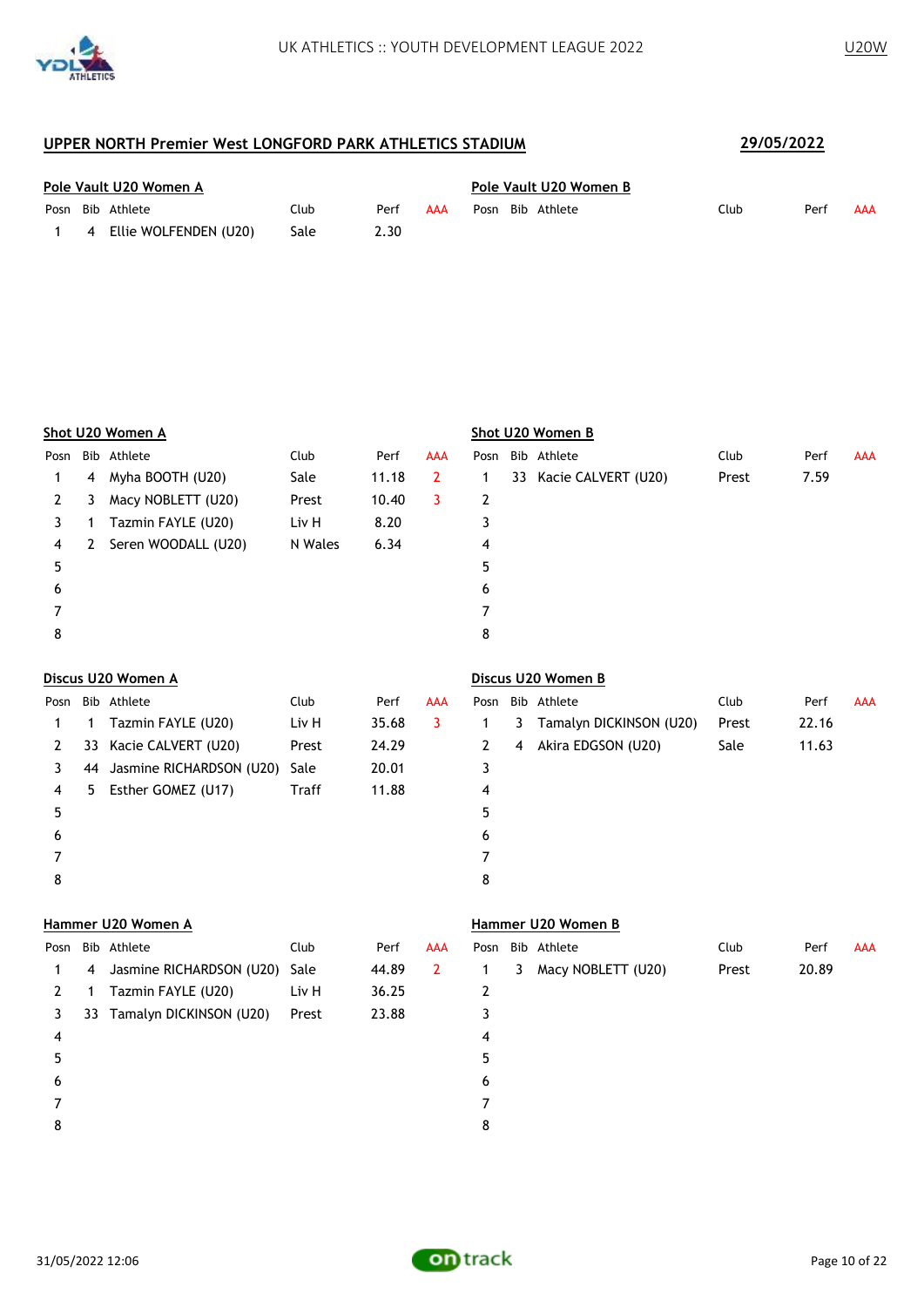

|      | Javelin U20 Women A |                                 |         |       |            |      | Javelin U20 Women B |                            |       |       |            |  |  |
|------|---------------------|---------------------------------|---------|-------|------------|------|---------------------|----------------------------|-------|-------|------------|--|--|
| Posn |                     | Bib Athlete                     | Club    | Perf  | <b>AAA</b> | Posn |                     | Bib Athlete                | Club  | Perf  | <b>AAA</b> |  |  |
|      | 3                   | Kacie CALVERT (U20)             | Prest   | 31.00 |            |      |                     | 33 Tamalyn DICKINSON (U20) | Prest | 15.27 |            |  |  |
| 2    | 4                   | Sofija DRAGISIC WOOD (U20) Sale |         | 24.12 |            | 2    | 44                  | Akira EDGSON (U20)         | Sale  | 9.65  |            |  |  |
| 3    | 2                   | Seren WOODALL (U20)             | N Wales | 13.33 |            | 3    |                     |                            |       |       |            |  |  |
| 4    |                     |                                 |         |       |            | 4    |                     |                            |       |       |            |  |  |
| 5    |                     |                                 |         |       |            | 5    |                     |                            |       |       |            |  |  |
| 6    |                     |                                 |         |       |            | 6    |                     |                            |       |       |            |  |  |
|      |                     |                                 |         |       |            |      |                     |                            |       |       |            |  |  |
| 8    |                     |                                 |         |       |            | 8    |                     |                            |       |       |            |  |  |

#### **4 x 100m U20 Women A**

|    |    | Posn No. Runners                                                                                | Club    | Perf  |
|----|----|-------------------------------------------------------------------------------------------------|---------|-------|
|    | 2  | Teleri JONES (U20), Non Elen REDVERS JONES (U20), Arian WILLIAMS (U20), Eli JONES (U17)         | N Wales | 51.70 |
|    |    | Meg CORKER (U20), Neave MCGHEE (U20), Hannah HOPE (U20), Katelyn SWIFT (U17)                    | Liv H   | 52.37 |
|    |    | Imogen BLACKWELL (U20), Macy NOBLETT (U20), Abigail GREGSON (U20), Eleanor NOBLET (U20)         | Prest   | 52.47 |
| 4  | 4  | Sofija DRAGISIC WOOD (U20), Maddison VERNON (U20), Katie STRINGER (U20), Stephanie JONES (USale |         | 52.69 |
| 5. | 5. | Marissa CALDWELL (U17), Renee SINCLAIR (U20), Millie BAYMAN (U17), Daria DWYER-ROSS (U17)       | Traff   | 54.29 |
| 6  |    |                                                                                                 |         |       |
|    |    |                                                                                                 |         |       |

- 
- 

#### **4 x 400m U20 Women A**

|     |   | Posn No. Runners                                                                            | Club    | Perf     |
|-----|---|---------------------------------------------------------------------------------------------|---------|----------|
|     | 4 | Hermione MASON (U20), Olivia BROWN (U20), Akira EDGSON (U20), Laure KIDIKULA (U20)          | Sale    | 04:02.98 |
|     |   | 2 2 Teleri JONES (U20), Non Elen REDVERS JONES (U20), Arian WILLIAMS (U20), Eli JONES (U17) | N Wales | 04:24.37 |
| 3 3 |   | Imogen BLACKWELL (U20), Lucy POOLE (U17), Macy NOBLETT (U20), Eleanor NOBLET (U20)          | Prest   | 04:36.40 |
|     |   |                                                                                             |         |          |

- 
- 
- 

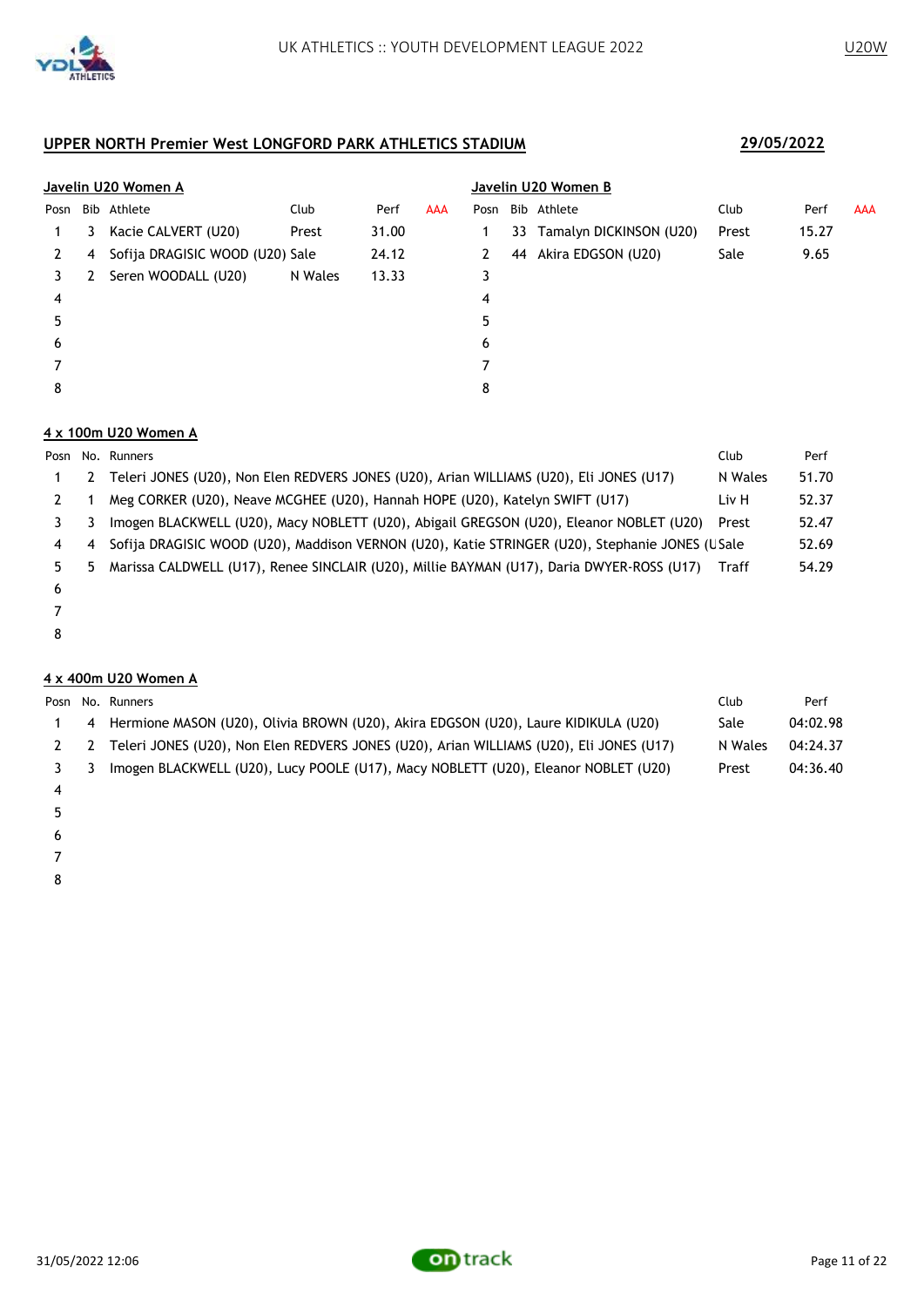|   |    | 100m U17 Men A               | Wind         | $+0.7$   |                |      |    | 100m U17 Men B                        | Wind         | $+0.9$   |            |
|---|----|------------------------------|--------------|----------|----------------|------|----|---------------------------------------|--------------|----------|------------|
|   |    | Posn No. Athlete             | Club         | Perf     | <b>AAA</b>     |      |    | Posn No. Athlete                      | Club         | Perf     | AAA        |
| 1 | D  | Leonardo SCOTT (U17)         | Sale         | 11.30    | 2              | 1    |    | DD Alex LEADBEATER (U17)              | Sale         | 11.32    | 3          |
| 2 | A  | Quinton MAHONEY (U17)        | Liv H        | 11.65    | 4              | 2    |    | BB Huw llywelyn JENKINS (U17) N Wales |              | 11.85    |            |
| 3 | В  | Rocco CASTELLANOS (U17)      | N Wales      | 11.76    | 4              | 3    |    | CC James CLARK (U17)                  | Prest        | 11.87    |            |
| 4 | C  | James INCE (U17)             | Prest        | 11.77    | 4              | 4    |    | EE Yuen LIN (U17)                     | <b>Traff</b> | 12.03    |            |
| 5 | E. | Thomas DANSON (U17)          | Traff        | 12.28    |                | 5    |    |                                       |              |          |            |
| 6 |    |                              |              |          |                | 6    |    |                                       |              |          |            |
| 7 |    |                              |              |          |                | 7    |    |                                       |              |          |            |
| 8 |    |                              |              |          |                | 8    |    |                                       |              |          |            |
|   |    | 200m U17 Men A               | Wind         | $+0.7$   |                |      |    | 200m U17 Men B                        | Wind         | $+0.4$   |            |
|   |    | Posn No. Athlete             | Club         | Perf     | AAA            | Posn |    | No. Athlete                           | Club         | Perf     | <b>AAA</b> |
| 1 | D  | Alex LEADBEATER (U17)        | Sale         | 22.67    | $\overline{2}$ | 1    |    | DD Leonardo SCOTT (U17)               | Sale         | 23.41    | 4          |
| 2 | C  | James INCE (U17)             | Prest        | 23.47    | 4              | 2    | BB | Callum FOX-BYRNE (U17)                | N Wales      | 23.75    | 4          |
| 3 | A  | Quinton MAHONEY (U17)        | Liv H        | 23.59    | 4              | 3    |    | EE Gadary BARZEY (U17)                | <b>Traff</b> | 26.70    |            |
| 4 | В  | Rocco CASTELLANOS (U17)      | N Wales      | 23.84    | 4              | 4    |    |                                       |              |          |            |
| 5 | E. | Yuen LIN (U17)               | <b>Traff</b> | 24.60    |                | 5    |    |                                       |              |          |            |
| 6 |    |                              |              |          |                | 6    |    |                                       |              |          |            |
| 7 |    |                              |              |          |                | 7    |    |                                       |              |          |            |
| 8 |    |                              |              |          |                | 8    |    |                                       |              |          |            |
|   |    | 400m U17 Men A               |              |          |                |      |    | 400m U17 Men B                        |              |          |            |
|   |    | Posn No. Athlete             | Club         | Perf     | <b>AAA</b>     | Posn |    | No. Athlete                           | Club         | Perf     | <b>AAA</b> |
| 1 | E. | Max LOWREY (U17)             | Traff        | 50.57    | $\mathbf{1}$   | 1    |    | BB Callum FOX-BYRNE (U17)             | N Wales      | 53.58    | 4          |
| 2 | В  | Kane SMART (U17)             | N Wales      | 52.22    | 3              | 2    |    |                                       |              |          |            |
| 3 | A  | Iwan WILLIAMS (U17)          | Liv H        | 54.54    |                | 3    |    |                                       |              |          |            |
| 4 | D  | Joel DANQUAH (U17)           | Sale         | 60.49    |                | 4    |    |                                       |              |          |            |
| 5 |    |                              |              |          |                | 5    |    |                                       |              |          |            |
| 6 |    |                              |              |          |                | 6    |    |                                       |              |          |            |
| 7 |    |                              |              |          |                | 7    |    |                                       |              |          |            |
| 8 |    |                              |              |          |                | 8    |    |                                       |              |          |            |
|   |    | 800m U17 Men A               |              |          |                |      |    | 800m U17 Men B                        |              |          |            |
|   |    | Posn No. Athlete             | Club         | Perf     | AAA            |      |    | Posn No. Athlete                      | Club         | Perf     | <b>AAA</b> |
| 1 | E  | Alfie SIMONS (U17)           | Traff        | 02:04.46 | 4              | 1    |    | DD Samuel PEARCE (U17)                | Sale         | 02:18.65 |            |
| 2 | A  | Liam MCCAY (U17)             | Liv H        | 02:05.49 | 4              | 2    |    |                                       |              |          |            |
| 3 | C  | Jenson WARREN (U17)          | Prest        | 02:06.51 | 4              | 3    |    |                                       |              |          |            |
| 4 | D  | Joshua COLQUHOUN-LYNN (USale |              | 02:11.70 |                | 4    |    |                                       |              |          |            |
| 5 |    |                              |              |          |                | 5    |    |                                       |              |          |            |
| 6 |    |                              |              |          |                | 6    |    |                                       |              |          |            |

- 7
- 
- 8



## **29/05/2022**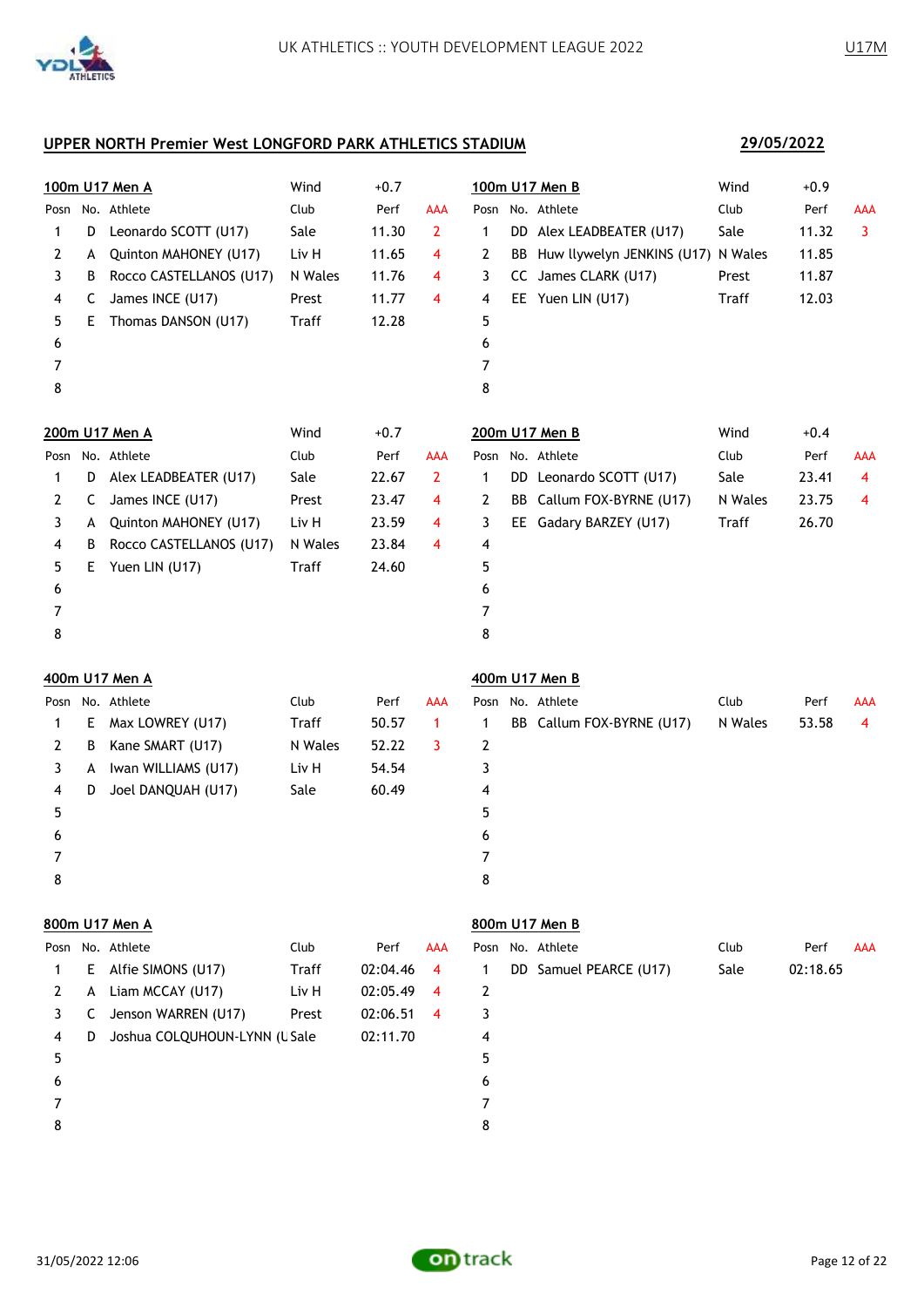

 7 8

## **1500m U17 Men A 1500m U17 Men B** Posn No. Athlete Club Perf AAA Posn No. Athlete Club Perf AAA A Liam MCCAY (U17) Liv H 04:17.94 1 EE James WALTON (U17) Traff 04:27.44 E Ethan NATION (U17) Traff 04:25.33 2 AA Ben TAYLOR (U17) Liv H 04:29.67 3 D Joshua COLQUHOUN-LYNN (USale 04:34.89 3 DD Samuel PEARCE (U17) Sale 05:03.40 4 5

|   |    | 3000m U17 Men A       |       |          |            |   | 3000m U17 Men B      |              |                    |
|---|----|-----------------------|-------|----------|------------|---|----------------------|--------------|--------------------|
|   |    | Posn No. Athlete      | Club  | Perf     | <b>AAA</b> |   | Posn No. Athlete     | Club         | Perf<br><b>AAA</b> |
|   | Е. | Joseph DEIGHTON (U17) | Traff | 10:02.41 |            |   | EE Josh WATSON (U17) | <b>Traff</b> | 10:35.87           |
| 2 | D  | Joseph MOODY (U17)    | Sale  | 11:51.69 |            | 2 |                      |              |                    |
| 3 |    |                       |       |          |            |   |                      |              |                    |
| 4 |    |                       |       |          |            | 4 |                      |              |                    |
| 5 |    |                       |       |          |            | 5 |                      |              |                    |
| 6 |    |                       |       |          |            | 6 |                      |              |                    |
|   |    |                       |       |          |            |   |                      |              |                    |
| 8 |    |                       |       |          |            | 8 |                      |              |                    |
|   |    |                       |       |          |            |   |                      |              |                    |

|   |   | 100m Hurdles U17 Men A   | Wind  | $+0.2$ |            | 100m Hurdles U17 Men B | Wind |      |            |
|---|---|--------------------------|-------|--------|------------|------------------------|------|------|------------|
|   |   | Posn No. Athlete         | Club  | Perf   | <b>AAA</b> | Posn No. Athlete       | Club | Perf | <b>AAA</b> |
|   | A | Corey BEECHALL (U17)     | Liv H | 14.32  | 3          |                        |      |      |            |
| 2 | D | Toluwalase ADEYEMI (U17) | Sale  | 14.67  | 4          | 2                      |      |      |            |
| 3 | C | Corey MIDDLETON (U17)    | Prest | 14.78  | 4          | 3                      |      |      |            |
| 4 |   |                          |       |        |            | 4                      |      |      |            |
| 5 |   |                          |       |        |            | 5                      |      |      |            |
| 6 |   |                          |       |        |            | 6                      |      |      |            |
|   |   |                          |       |        |            |                        |      |      |            |
| 8 |   |                          |       |        |            | 8                      |      |      |            |

#### **400m Hurdles U17 Men A 400m Hurdles U17 Men B**

|              |    | Posn No. Athlete        | Club  | Perf  | AAA |   | Posn No. Athlete | Club | Perf | AAA |
|--------------|----|-------------------------|-------|-------|-----|---|------------------|------|------|-----|
| $\mathbf{1}$ |    | C Corey MIDDLETON (U17) | Prest | 65.92 |     |   |                  |      |      |     |
| 2            | E. | Jamie ANDERTON (U17)    | Traff | 71.19 |     |   |                  |      |      |     |
| 3            |    |                         |       |       |     |   |                  |      |      |     |
| 4            |    |                         |       |       |     | 4 |                  |      |      |     |
| 5            |    |                         |       |       |     |   |                  |      |      |     |
| 6            |    |                         |       |       |     | 6 |                  |      |      |     |
|              |    |                         |       |       |     |   |                  |      |      |     |
| 8            |    |                         |       |       |     | 8 |                  |      |      |     |
|              |    |                         |       |       |     |   |                  |      |      |     |

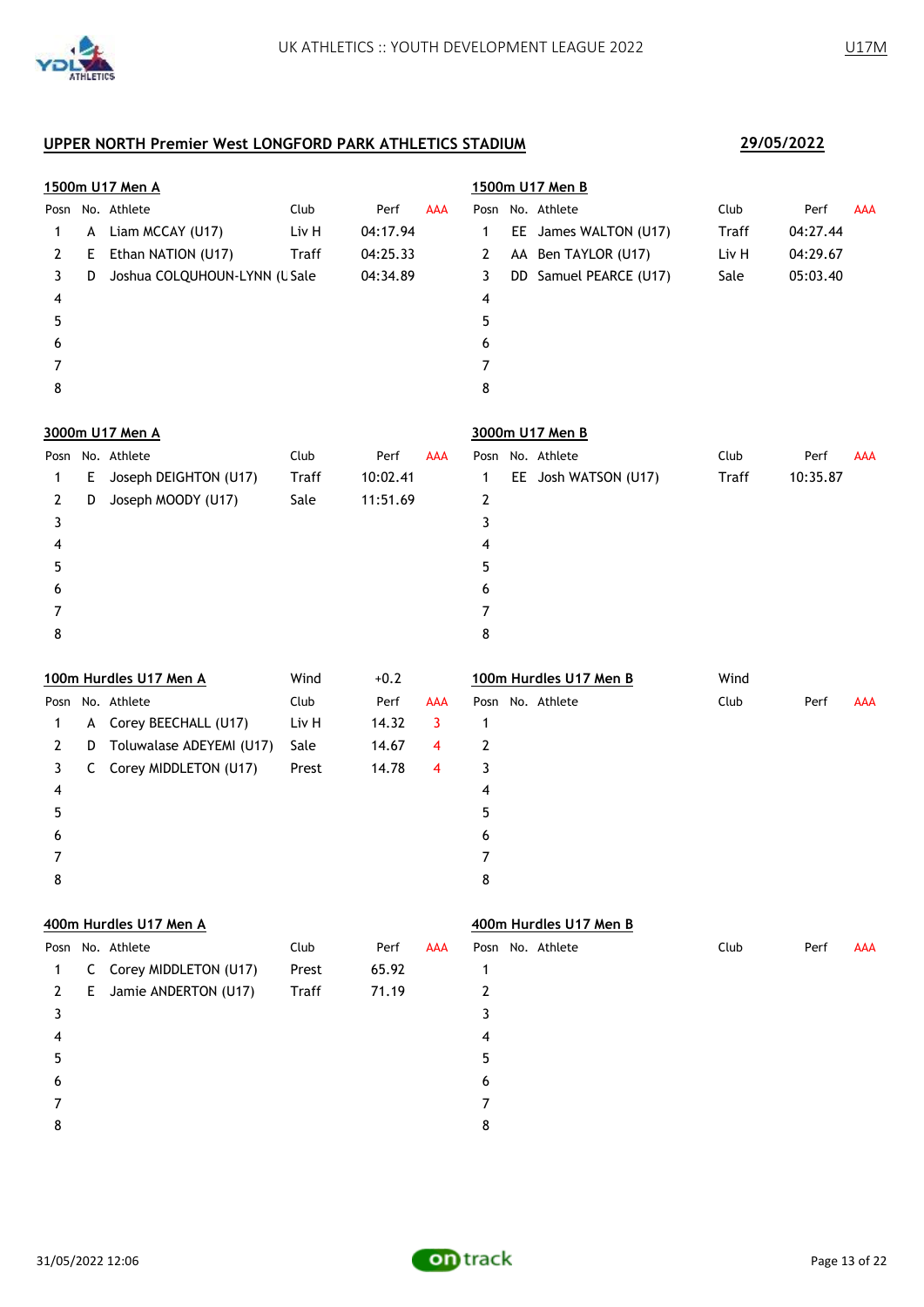

2 C Jay WHITESIDE (U17) Prest 1.80

|      |    | 1500m s/c U17 Men A                |              |          |            |      |    | 1500m s/c U17 Men B      |              |          |            |
|------|----|------------------------------------|--------------|----------|------------|------|----|--------------------------|--------------|----------|------------|
| Posn |    | No. Athlete                        | Club         | Perf     | <b>AAA</b> | Posn |    | No. Athlete              | Club         | Perf     | <b>AAA</b> |
| 1    | E  | Joseph CAMMISH (U17)               | <b>Traff</b> | 05:32.87 |            | 1    |    | EE Benjy METCALF (U17)   | <b>Traff</b> | 05:33.02 |            |
| 2    |    |                                    |              |          |            | 2    |    |                          |              |          |            |
| 3    |    |                                    |              |          |            | 3    |    |                          |              |          |            |
| 4    |    |                                    |              |          |            | 4    |    |                          |              |          |            |
| 5    |    |                                    |              |          |            | 5    |    |                          |              |          |            |
| 6    |    |                                    |              |          |            | 6    |    |                          |              |          |            |
| 7    |    |                                    |              |          |            | 7    |    |                          |              |          |            |
| 8    |    |                                    |              |          |            | 8    |    |                          |              |          |            |
|      |    | Long Jump U17 Men A                |              |          |            |      |    | Long Jump U17 Men B      |              |          |            |
| Posn |    | Bib Athlete                        | Club         | Perf     | <b>AAA</b> | Posn |    | Bib Athlete              | Club         | Perf     | <b>AAA</b> |
| 1    | C  | James INCE (U17)                   | Prest        | 5.99     | 3          | 1    |    | CC Corey MIDDLETON (U17) | Prest        | 5.39     |            |
| 2    | B  | Huw llywelyn JENKINS (U17) N Wales |              | 5.94     | 4          | 2    |    |                          |              |          |            |
| 3    | E. | Thomas DANSON (U17)                | <b>Traff</b> | 5.61     | 4          | 3    |    |                          |              |          |            |
| 4    | DD | Toluwalase ADEYEMI (U17)           | Sale         | 5.16     |            | 4    |    |                          |              |          |            |
| 5    |    |                                    |              |          |            | 5    |    |                          |              |          |            |
| 6    |    |                                    |              |          |            | 6    |    |                          |              |          |            |
| 7    |    |                                    |              |          |            | 7    |    |                          |              |          |            |
| 8    |    |                                    |              |          |            | 8    |    |                          |              |          |            |
|      |    | High Jump U17 Men A                |              |          |            |      |    | High Jump U17 Men B      |              |          |            |
| Posn |    | Bib Athlete                        | Club         | Perf     | <b>AAA</b> | Posn |    | Bib Athlete              | Club         | Perf     | <b>AAA</b> |
| 1    | D  | Toluwalase ADEYEMI (U17)           | Sale         | 1.87     |            | 1    | DD |                          | Sale         | Χ        |            |

|      |   | Triple Jump U17 Men A    |              |      |     |   | Triple Jump U17 Men B |      |      |     |
|------|---|--------------------------|--------------|------|-----|---|-----------------------|------|------|-----|
| Posn |   | Bib Athlete              | Club         | Perf | AAA |   | Posn Bib Athlete      | Club | Perf | AAA |
|      |   | E Vincent CORRIGAN (U17) | <b>Traff</b> | 9.34 |     |   |                       |      |      |     |
| 2    | B | Callum FOX-BYRNE (U17)   | N Wales      | 8.78 |     | 2 |                       |      |      |     |
| 3    |   |                          |              |      |     |   |                       |      |      |     |
| 4    |   |                          |              |      |     | 4 |                       |      |      |     |
| 5    |   |                          |              |      |     | 5 |                       |      |      |     |
| 6    |   |                          |              |      |     | 6 |                       |      |      |     |
|      |   |                          |              |      |     |   |                       |      |      |     |
| 8    |   |                          |              |      |     | 8 |                       |      |      |     |
|      |   |                          |              |      |     |   |                       |      |      |     |

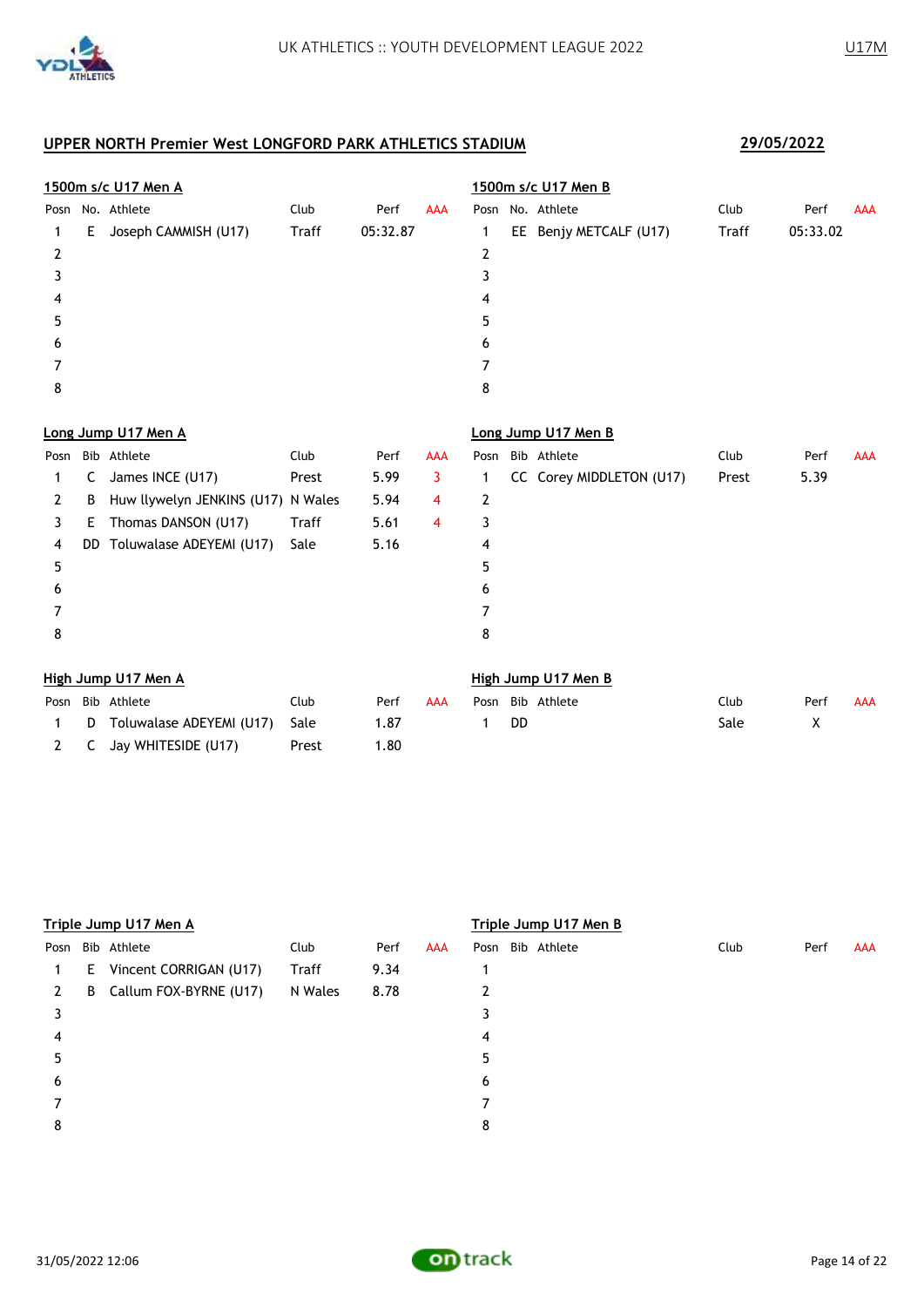

| Pole Vault U17 Men A |  |                          |       |      |            | Pole Vault U17 Men B |  |                  |      |      |     |  |
|----------------------|--|--------------------------|-------|------|------------|----------------------|--|------------------|------|------|-----|--|
|                      |  | Posn Bib Athlete         | Club  | Perf | <b>AAA</b> |                      |  | Posn Bib Athlete | Club | Perf | AAA |  |
|                      |  | 1 A Corey BEECHALL (U17) | Liv H | 3.00 |            |                      |  |                  |      |      |     |  |

|      |    | Shot U17 Men A            |       |       |            |   | Shot U17 Men B   |      |      |            |
|------|----|---------------------------|-------|-------|------------|---|------------------|------|------|------------|
| Posn |    | Bib Athlete               | Club  | Perf  | <b>AAA</b> |   | Posn Bib Athlete | Club | Perf | <b>AAA</b> |
| 1    | E. | Sebastian VALENTINE (U17) | Traff | 12.05 | 3          | 1 |                  |      |      |            |
| 2    | D  | Alex-jason AMADIN (U17)   | Sale  | 9.40  |            | 2 |                  |      |      |            |
| 3    | C  | Harry APPLETON (U17)      | Prest | 9.37  |            | 3 |                  |      |      |            |
| 4    | A  | Max WEBSTER (U17)         | Liv H | 6.33  |            | 4 |                  |      |      |            |
| 5    |    |                           |       |       |            | 5 |                  |      |      |            |
| 6    |    |                           |       |       |            | 6 |                  |      |      |            |
|      |    |                           |       |       |            |   |                  |      |      |            |
| 8    |    |                           |       |       |            | 8 |                  |      |      |            |
|      |    |                           |       |       |            |   |                  |      |      |            |

| Discus U17 Men A |  |  |
|------------------|--|--|
|                  |  |  |

|      | Discus U17 Men A |                           |       |       |     |   | Discus U17 Men B     |       |       |            |
|------|------------------|---------------------------|-------|-------|-----|---|----------------------|-------|-------|------------|
| Posn |                  | Bib Athlete               | Club  | Perf  | AAA |   | Posn Bib Athlete     | Club  | Perf  | <b>AAA</b> |
|      | E.               | Sebastian VALENTINE (U17) | Traff | 36.50 | 3   |   | AA Max WEBSTER (U17) | Liv H | 13.49 |            |
|      |                  | A Corey BEECHALL (U17)    | Liv H | 25.60 |     | 2 |                      |       |       |            |
| 3.   | D                | Alex-jason AMADIN (U17)   | Sale  | 23.08 |     | 3 |                      |       |       |            |
| 4    | C                | Jay WHITESIDE (U17)       | Prest | 21.32 |     | 4 |                      |       |       |            |
| 5    |                  |                           |       |       |     | 5 |                      |       |       |            |
| 6    |                  |                           |       |       |     | 6 |                      |       |       |            |
|      |                  |                           |       |       |     |   |                      |       |       |            |
| 8    |                  |                           |       |       |     | 8 |                      |       |       |            |

#### **Hammer U17 Men A Hammer U17 Men B**

| Posn |   | Bib Athlete                 | Club  | Perf  | <b>AAA</b> |    | Posn Bib Athlete          | Club  | Perf  | <b>AAA</b> |
|------|---|-----------------------------|-------|-------|------------|----|---------------------------|-------|-------|------------|
| 1    |   | E Sebastian VALENTINE (U17) | Traff | 26.13 |            | 1  | EE Vincent CORRIGAN (U17) | Traff | 15.71 |            |
| 2    | C | Jay WHITESIDE (U17)         | Prest | 19.19 |            | 2  |                           |       |       |            |
|      |   |                             |       |       |            |    |                           |       |       |            |
| 4    |   |                             |       |       |            | 4  |                           |       |       |            |
|      |   |                             |       |       |            | 5. |                           |       |       |            |
| 6    |   |                             |       |       |            | 6  |                           |       |       |            |
|      |   |                             |       |       |            |    |                           |       |       |            |
| 8    |   |                             |       |       |            | 8  |                           |       |       |            |

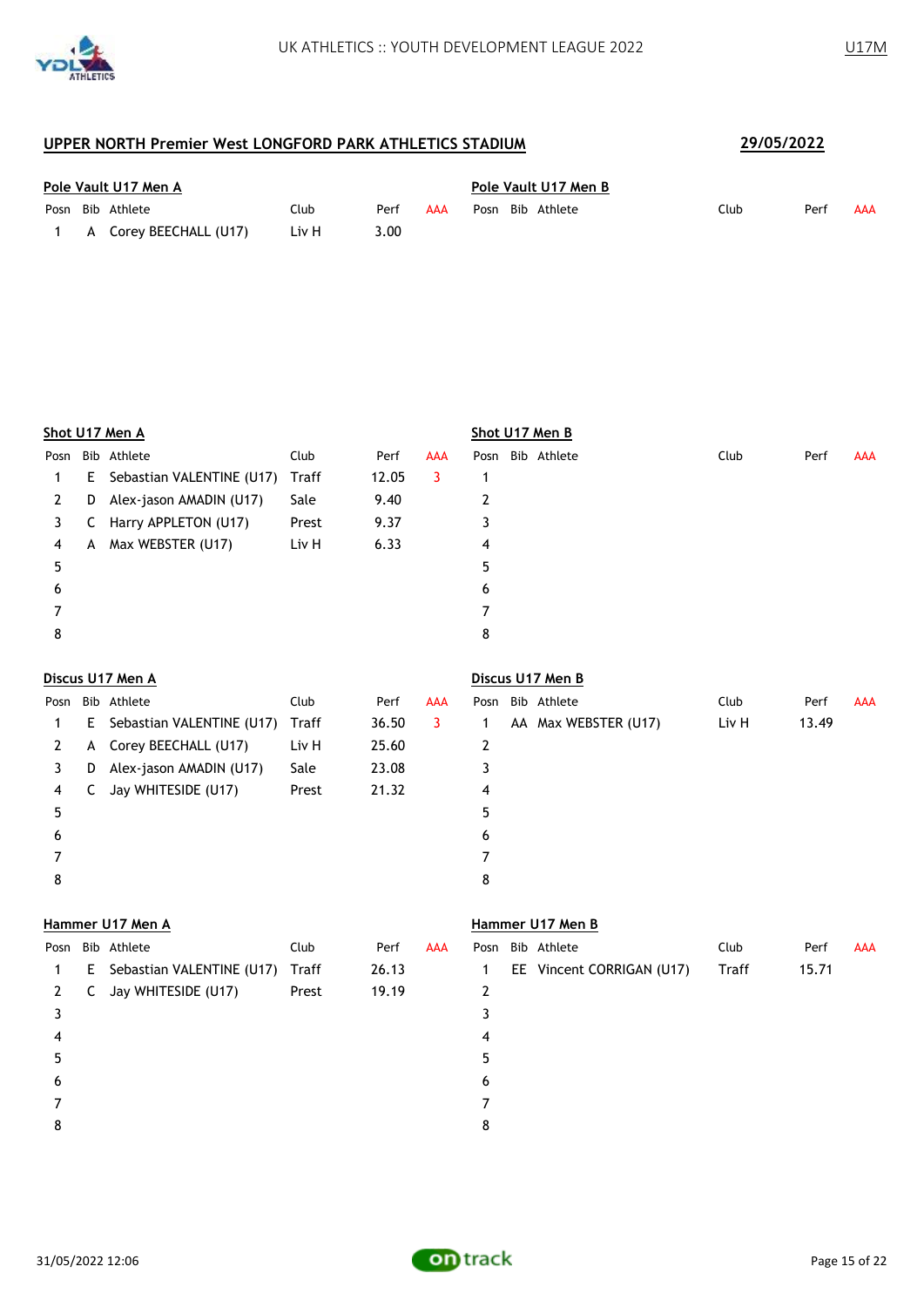|      |    | Javelin U17 Men A       |       |       |            |   |    | Javelin U17 Men B |       |      |            |
|------|----|-------------------------|-------|-------|------------|---|----|-------------------|-------|------|------------|
| Posn |    | Bib Athlete             | Club  | Perf  | <b>AAA</b> |   |    | Posn Bib Athlete  | Club  | Perf | <b>AAA</b> |
|      | C  | Thomas MARTIN (U17)     | Prest | 28.95 |            |   | AA | Liam MCCAY (U17)  | Liv H | 3.15 |            |
| 2    | D  | Alex-jason AMADIN (U17) | Sale  | 21.08 |            | 2 |    |                   |       |      |            |
| 3    | E. | Jamie ANDERTON (U17)    | Traff | 20.33 |            | 3 |    |                   |       |      |            |
| 4    | A  | Max WEBSTER (U17)       | Liv H | 18.71 |            | 4 |    |                   |       |      |            |
| 5    |    |                         |       |       |            | 5 |    |                   |       |      |            |
| 6    |    |                         |       |       |            | 6 |    |                   |       |      |            |
|      |    |                         |       |       |            |   |    |                   |       |      |            |
| 8    |    |                         |       |       |            | 8 |    |                   |       |      |            |

### **4 x 100m U17 Men A**

|  | Posn No. Runners                                                                                    | Club  | Perf  |
|--|-----------------------------------------------------------------------------------------------------|-------|-------|
|  | B Kane SMART (U17), Rocco CASTELLANOS (U17), Callum FOX-BYRNE (U17), Huw llywelyn JENKINS (LN Wales |       | 46.98 |
|  | D Joel DANQUAH (U17), Leonardo SCOTT (U17), Alex-jason AMADIN (U17), Toluwalase ADEYEMI (U17 Sale   |       | 47.52 |
|  | 3 E Jamie ANDERTON (U17), Gadary BARZEY (U17), Sebastian VALENTINE (U17), Yuen LIN (U17)            | Traff | 50.79 |
|  |                                                                                                     |       |       |

- 
- 
- 
- 
- 

### **4 x 400m U17 Men A**

|   |    | Posn No. Runners                                                                     | Club         | Perf     |
|---|----|--------------------------------------------------------------------------------------|--------------|----------|
| 1 | E. | Vincent CORRIGAN (U17), Alfie SIMONS (U17), Jamie ANDERTON (U17), Ethan NATION (U17) | <b>Traff</b> | 04:00.00 |
|   |    |                                                                                      |              |          |
|   |    |                                                                                      |              |          |
| 4 |    |                                                                                      |              |          |
|   |    |                                                                                      |              |          |
| 6 |    |                                                                                      |              |          |
|   |    |                                                                                      |              |          |

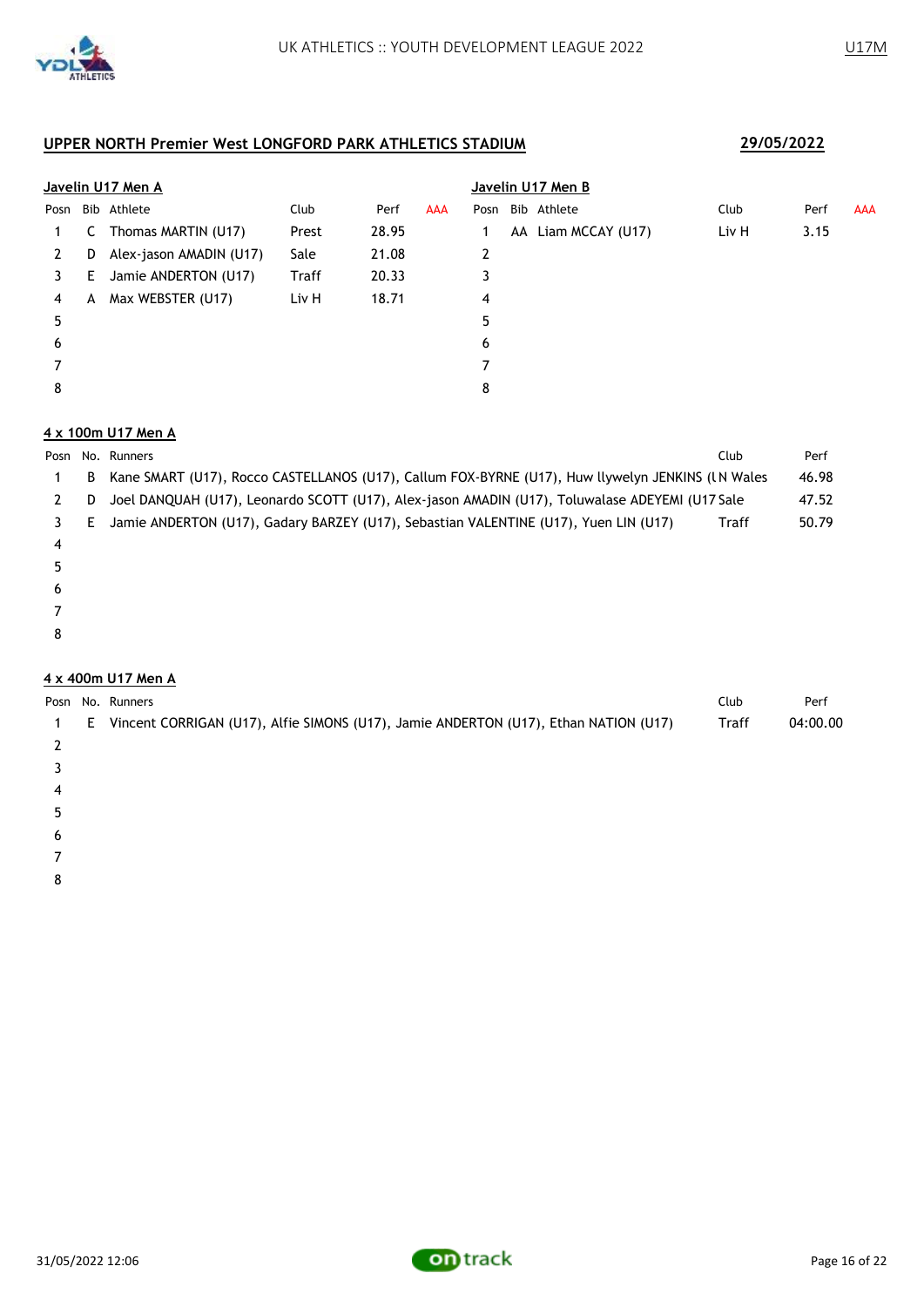

**29/05/2022**

### **UPPER NORTH Premier West LONGFORD PARK ATHLETICS STADIUM**

|      |    | 100m U17 Women A                | Wind    | $+0.5$   |              |   |    | 100m U17 Women B           | Wind    | $+0.7$   |                |
|------|----|---------------------------------|---------|----------|--------------|---|----|----------------------------|---------|----------|----------------|
|      |    | Posn No. Athlete                | Club    | Perf     | AAA          |   |    | Posn No. Athlete           | Club    | Perf     | <b>AAA</b>     |
| 1    | C  | Queenivette NGUTA (U17)         | Prest   | 12.28    | 1            | 1 |    | CC Evie NOBLETT (U17)      | Prest   | 12.51    | $\overline{2}$ |
| 2    | A  | Ebiosereme EKHUEMELO (U1. Liv H |         | 12.53    | 2            | 2 |    | AA Diana EMEHELU (U17)     | Liv H   | 12.96    | 4              |
| 3    | B  | Eli JONES (U17)                 | N Wales | 12.89    | 4            | 3 | BB | Isobel GUNN (U17)          | N Wales | 13.00    | 4              |
| 4    | E  | Lily EDSON (U17)                | Traff   | 13.77    |              | 4 |    | EE Samara ROWSON (U17)     | Traff   | 14.08    |                |
| 5    |    |                                 |         |          |              | 5 |    |                            |         |          |                |
| 6    |    |                                 |         |          |              | 6 |    |                            |         |          |                |
| 7    |    |                                 |         |          |              | 7 |    |                            |         |          |                |
| 8    |    |                                 |         |          |              | 8 |    |                            |         |          |                |
|      |    | 200m U17 Women A                | Wind    | $+1.1$   |              |   |    | 200m U17 Women B           | Wind    | $+0.2$   |                |
|      |    | Posn No. Athlete                | Club    | Perf     | AAA          |   |    | Posn No. Athlete           | Club    | Perf     | <b>AAA</b>     |
| 1    | A  | Ebiosereme EKHUEMELO (U1. Liv H |         | 25.44    | $\mathbf{1}$ | 1 | CC | Queenivette NGUTA (U17)    | Prest   | 25.80    | $\overline{2}$ |
| 2    | C  | Evie NOBLETT (U17)              | Prest   | 25.73    | 2            | 2 |    | AA Diana EMEHELU (U17)     | Liv H   | 26.80    | 4              |
| 3    | D  | Favour JOSEPH (U17)             | Sale    | 26.17    | 3            | 3 |    | EE Lily EDSON (U17)        | Traff   | 28.00    |                |
| 4    | B  | Eli JONES (U17)                 | N Wales | 26.23    | 3            | 4 | BB | Sofie MILLEN (U17)         | N Wales | 30.20    |                |
| 5    | E. | Tia GROVER (U17)                | Traff   | 28.12    |              | 5 |    |                            |         |          |                |
| 6    |    |                                 |         |          |              | 6 |    |                            |         |          |                |
| 7    |    |                                 |         |          |              | 7 |    |                            |         |          |                |
| 8    |    |                                 |         |          |              | 8 |    |                            |         |          |                |
|      |    | 300m U17 Women A                |         |          |              |   |    | 300m U17 Women B           |         |          |                |
| Posn |    | No. Athlete                     | Club    | Perf     | AAA          |   |    | Posn No. Athlete           | Club    | Perf     | <b>AAA</b>     |
| 1    | D  | Favour JOSEPH (U17)             | Sale    | 41.28    | $\mathbf{2}$ | 1 |    | EE Daria DWYER-ROSS (U17)  | Traff   | 45.65    |                |
| 2    | C  | Lucy POOLE (U17)                | Prest   | 42.23    | 3            | 2 | BB | Tesni OWEN (U17)           | N Wales | 46.26    |                |
| 3    | E  | Millie BAYMAN (U17)             | Traff   | 42.63    | 3            | 3 |    | AA Christiana KELLEY (U17) | Liv H   | 46.80    |                |
| 4    | A  | Grace HENDRICK (U17)            | Liv H   | 43.20    | 4            | 4 |    |                            |         |          |                |
| 5    | В  | Cara SCOTT (U17)                | N Wales | 47.12    |              | 5 |    |                            |         |          |                |
| 6    |    |                                 |         |          |              | 6 |    |                            |         |          |                |
| 7    |    |                                 |         |          |              | 7 |    |                            |         |          |                |
| 8    |    |                                 |         |          |              | 8 |    |                            |         |          |                |
|      |    | 800m U17 Women A                |         |          |              |   |    | 800m U17 Women B           |         |          |                |
|      |    | Posn No. Athlete                | Club    | Perf     | AAA          |   |    | Posn No. Athlete           | Club    | Perf     | AAA            |
| 1    | E  | Marissa CALDWELL (U17)          | Traff   | 02:21.20 | 3            | 1 |    | BB Cadi EDWARDS (U17)      | N Wales | 02:45.24 |                |
| 2    | D  | Jasmine REED (U17)              | Sale    | 02:24.63 | 4            | 2 |    |                            |         |          |                |
| 3    | В  | Ella GRUNDY (U17)               | N Wales | 02:30.85 |              | 3 |    |                            |         |          |                |
| 4    |    |                                 |         |          |              | 4 |    |                            |         |          |                |
| 5    |    |                                 |         |          |              | 5 |    |                            |         |          |                |

- 
- 
- 7
- 8

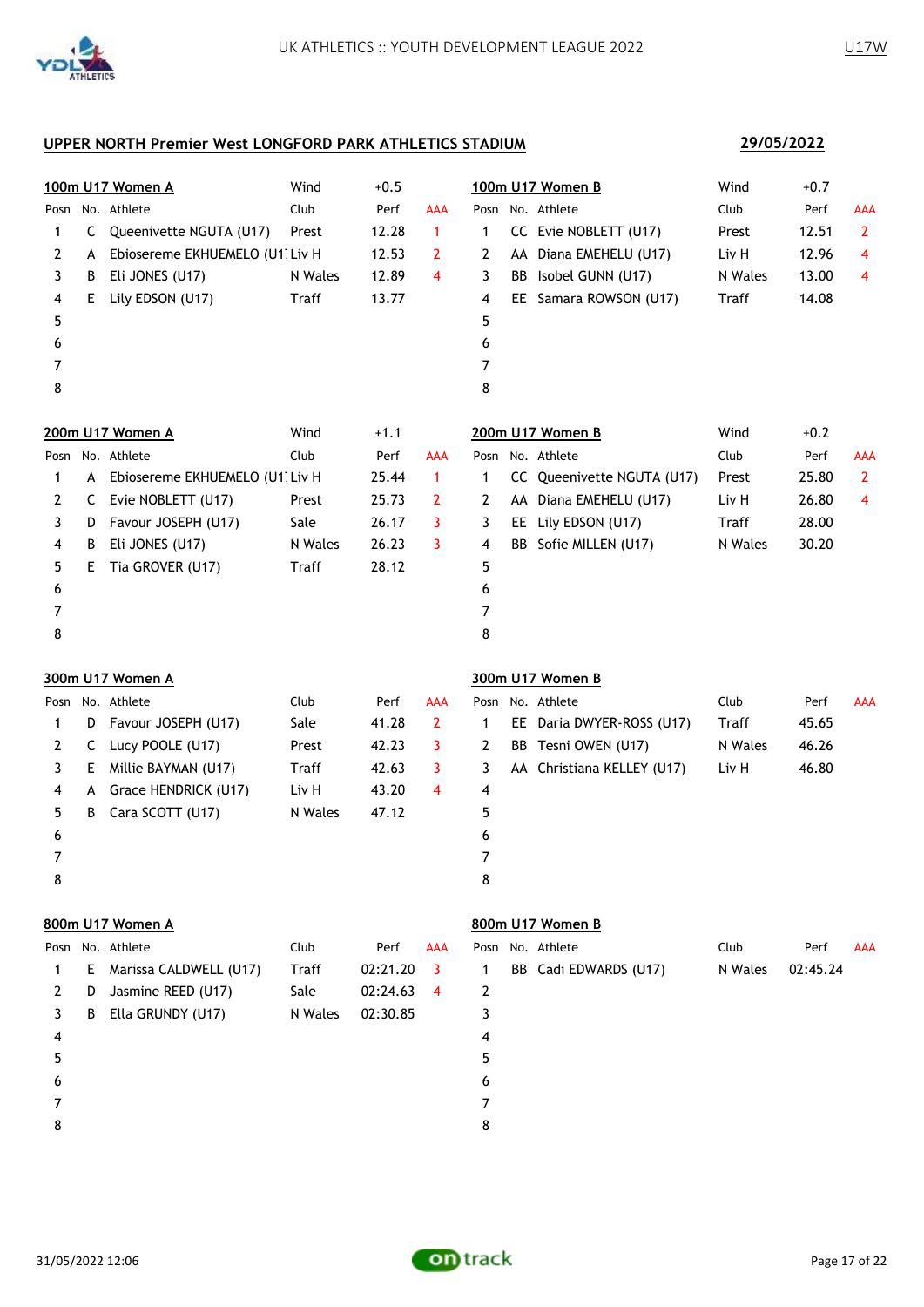

|      |    | 1500m U17 Women A        |         |          |                |   | 1500m U17 Women B        |         |          |                |
|------|----|--------------------------|---------|----------|----------------|---|--------------------------|---------|----------|----------------|
|      |    | Posn No. Athlete         | Club    | Perf     | <b>AAA</b>     |   | Posn No. Athlete         | Club    | Perf     | AAA            |
| 1    | A  | Lara BELLINGHAM (U17)    | Liv H   | 04:49.70 |                | 1 | AA Phoebe MELIA (U17)    | Liv H   | 05:08.34 |                |
| 2    | E. | Amber DAVIDSON (U17)     | Traff   | 05:10.30 |                | 2 |                          |         |          |                |
| 3    |    |                          |         |          |                | 3 |                          |         |          |                |
| 4    |    |                          |         |          |                | 4 |                          |         |          |                |
| 5    |    |                          |         |          |                | 5 |                          |         |          |                |
| 6    |    |                          |         |          |                | 6 |                          |         |          |                |
| 7    |    |                          |         |          |                | 7 |                          |         |          |                |
| 8    |    |                          |         |          |                | 8 |                          |         |          |                |
|      |    | 3000m U17 Women A        |         |          |                |   | 3000m U17 Women B        |         |          |                |
|      |    | Posn No. Athlete         | Club    | Perf     | AAA            |   | Posn No. Athlete         | Club    | Perf     | AAA            |
| 1    | В  | Beca BOWN (U17)          | N Wales | 10:07.73 |                | 1 | E Fay LEWIS (U17)        | Traff   | 13:49.86 |                |
| 2    | A  | Harriett BAIN (U17)      | Liv H   | 12:26.66 |                | 2 |                          |         |          |                |
| 3    |    | EE Diana TALIB (U17)     | Traff   | 13:38.98 |                | 3 |                          |         |          |                |
| 4    |    |                          |         |          |                | 4 |                          |         |          |                |
| 5    |    |                          |         |          |                | 5 |                          |         |          |                |
| 6    |    |                          |         |          |                | 6 |                          |         |          |                |
| 7    |    |                          |         |          |                | 7 |                          |         |          |                |
| 8    |    |                          |         |          |                | 8 |                          |         |          |                |
|      |    | 80m Hurdles U17 Women A  | Wind    | $-0.7$   |                |   | 80m Hurdles U17 Women B  | Wind    | $+0.2$   |                |
|      |    | Posn No. Athlete         | Club    | Perf     | AAA            |   | Posn No. Athlete         | Club    | Perf     | <b>AAA</b>     |
| 1    | D  | Freya DOCKERTY (U17)     | Sale    | 11.65    | $\mathbf{1}$   | 1 | BB Isobel GUNN (U17)     | N Wales | 12.60    | $\overline{4}$ |
| 2    | B  | Lilly NOBLE (U17)        | N Wales | 12.09    | $\mathbf{2}$   | 2 | CC Emma TUNSTALL (U17)   | Prest   | 12.97    | 4              |
| 3    | C  | Emily RANKIN (U17)       | Prest   | 12.40    | 3              | 3 |                          |         |          |                |
| 4    | E. | Lola UNSWORTH (U17)      | Traff   | 13.25    |                | 4 |                          |         |          |                |
| 5    | A  | Zoey YOBO (U17)          | Liv H   | 14.37    |                | 5 |                          |         |          |                |
| 6    |    |                          |         |          |                | 6 |                          |         |          |                |
| 7    |    |                          |         |          |                | 7 |                          |         |          |                |
| 8    |    |                          |         |          |                | 8 |                          |         |          |                |
|      |    | 300m Hurdles U17 Women A |         |          |                |   | 300m Hurdles U17 Women B |         |          |                |
| Posn |    | No. Athlete              | Club    | Perf     | AAA            |   | Posn No. Athlete         | Club    | Perf     | AAA            |
| 1    | В  | Lilly NOBLE (U17)        | N Wales | 45.56    | $\overline{2}$ | 1 | BB Romilly WANE (U17)    | N Wales | 54.34    |                |
| 2    | C  | Lola UREY (U17)          | Prest   | 49.74    | 4              | 2 |                          |         |          |                |
| 3    | D  | Seren REDFERN (U17)      | Sale    | 50.26    |                | 3 |                          |         |          |                |
| 4    |    |                          |         |          |                | 4 |                          |         |          |                |
| 5    |    |                          |         |          |                | 5 |                          |         |          |                |
| 6    |    |                          |         |          |                | 6 |                          |         |          |                |
| 7    |    |                          |         |          |                | 7 |                          |         |          |                |
| 8    |    |                          |         |          |                | 8 |                          |         |          |                |

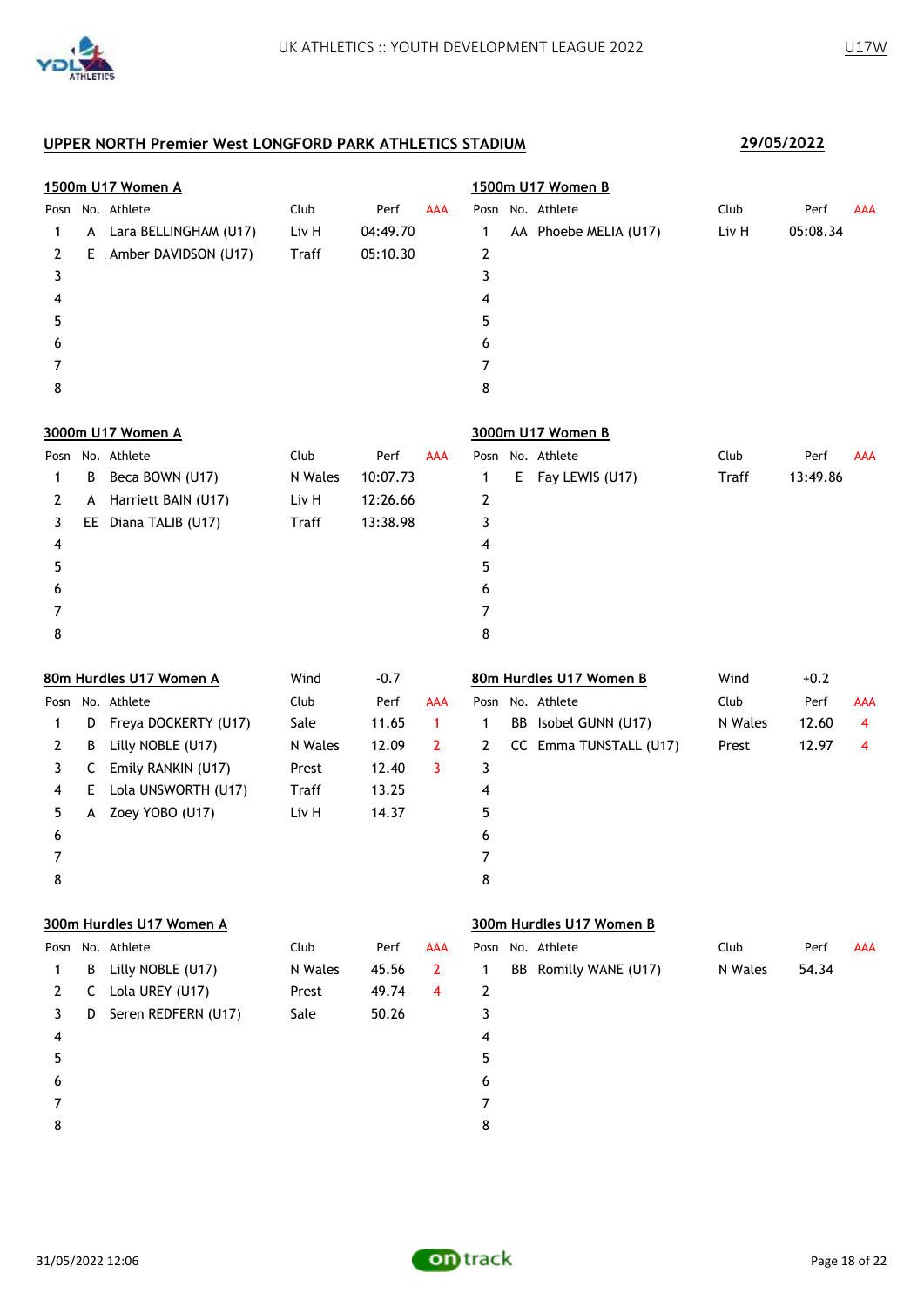

|      |    | 1500m s/c U17 Women A |         |          |            |      |    | 1500m s/c U17 Women B |         |          |            |
|------|----|-----------------------|---------|----------|------------|------|----|-----------------------|---------|----------|------------|
| Posn |    | No. Athlete           | Club    | Perf     | <b>AAA</b> | Posn |    | No. Athlete           | Club    | Perf     | <b>AAA</b> |
| 1    | E. | Sophia ROIDITIS (U17) | Traff   | 05:25.89 |            | 1    |    | EE Cleo BENTALL (U17) | Traff   | 06:48.59 |            |
| 2    | B  | Cara SCOTT (U17)      | N Wales | 05:32.61 |            | 2    |    |                       |         |          |            |
| 3    |    |                       |         |          |            | 3    |    |                       |         |          |            |
| 4    |    |                       |         |          |            | 4    |    |                       |         |          |            |
| 5    |    |                       |         |          |            | 5    |    |                       |         |          |            |
| 6    |    |                       |         |          |            | 6    |    |                       |         |          |            |
| 7    |    |                       |         |          |            | 7    |    |                       |         |          |            |
| 8    |    |                       |         |          |            | 8    |    |                       |         |          |            |
|      |    | Long Jump U17 Women A |         |          |            |      |    | Long Jump U17 Women B |         |          |            |
| Posn |    | Bib Athlete           | Club    | Perf     | <b>AAA</b> | Posn |    | Bib Athlete           | Club    | Perf     | <b>AAA</b> |
| 1    | E. | Amber BROWN (U17)     | Traff   | 5.15     | 3          | 1    |    | EE Daisy RYAN (U17)   | Traff   | 3.42     |            |
| 2    | C  | Cerys ALLEN (U17)     | Prest   | 5.15     | 3          | 2    | BB | Sofie MILLEN (U17)    | N Wales | 3.07     |            |
| 3    | D  | Seren REDFERN (U17)   | Sale    | 4.94     | 4          | 3    |    |                       |         |          |            |
| 4    | B  | Romilly WANE (U17)    | N Wales | 3.78     |            | 4    |    |                       |         |          |            |
| 5    |    |                       |         |          |            | 5    |    |                       |         |          |            |
| 6    |    |                       |         |          |            | 6    |    |                       |         |          |            |
| 7    |    |                       |         |          |            | 7    |    |                       |         |          |            |
| 8    |    |                       |         |          |            | 8    |    |                       |         |          |            |
|      |    | High Jump U17 Women A |         |          |            |      |    | High Jump U17 Women B |         |          |            |
| Posn |    | Bib Athlete           | Club    | Perf     | <b>AAA</b> | Posn |    | Bib Athlete           | Club    | Perf     | <b>AAA</b> |
| 1    | B  | Romilly WANE (U17)    | N Wales | 1.45     |            | 1    | C. | Cerys ALLEN (U17)     | Prest   | 1.35     |            |
| 2    | D  | Freya DOCKERTY (U17)  | Sale    | 1.45     |            | 2    |    | AA Phoebe MELIA (U17) | Liv H   | 1.30     |            |

3 A Dami AKINYA (U17) Liv H 1.40 4 CC Emily RANKIN (U17) Prest 1.40 5 E Lola UNSWORTH (U17) Traff 1.35

|              | Posn Bib Athlete       | Club    | Perf | AAA |
|--------------|------------------------|---------|------|-----|
| $\mathbf{1}$ | C Cerys ALLEN (U17)    | Prest   | 1.35 |     |
| <sup>2</sup> | AA Phoebe MELIA (U17)  | Liv H   | 1.30 |     |
| 3            | EE Tia GROVER (U17)    | Traff   | 1.30 |     |
| 4            | BB Amelia MALONE (U17) | N Wales | 1.25 |     |

|      | Triple Jump U17 Women A |                     |         |       |            |      |  | Triple Jump U17 Women B |         |      |            |  |  |  |
|------|-------------------------|---------------------|---------|-------|------------|------|--|-------------------------|---------|------|------------|--|--|--|
| Posn |                         | Bib Athlete         | Club    | Perf  | <b>AAA</b> | Posn |  | Bib Athlete             | Club    | Perf | <b>AAA</b> |  |  |  |
| 1.   | B                       | Isobel GUNN (U17)   | N Wales | 10.22 | 3          |      |  | CC Cerys ALLEN (U17)    | Prest   | 9.34 |            |  |  |  |
| 2    | C                       | Emma TUNSTALL (U17) | Prest   | 9.66  | 4          | 2    |  | BB Romilly WANE (U17)   | N Wales | 8.72 |            |  |  |  |
| 3    | E.                      | Daisy RYAN (U17)    | Traff   | 8.21  |            | 3    |  |                         |         |      |            |  |  |  |
| 4    |                         |                     |         |       |            | 4    |  |                         |         |      |            |  |  |  |
| 5    |                         |                     |         |       |            | 5    |  |                         |         |      |            |  |  |  |
| 6    |                         |                     |         |       |            | 6    |  |                         |         |      |            |  |  |  |
|      |                         |                     |         |       |            | 7    |  |                         |         |      |            |  |  |  |
| 8    |                         |                     |         |       |            | 8    |  |                         |         |      |            |  |  |  |

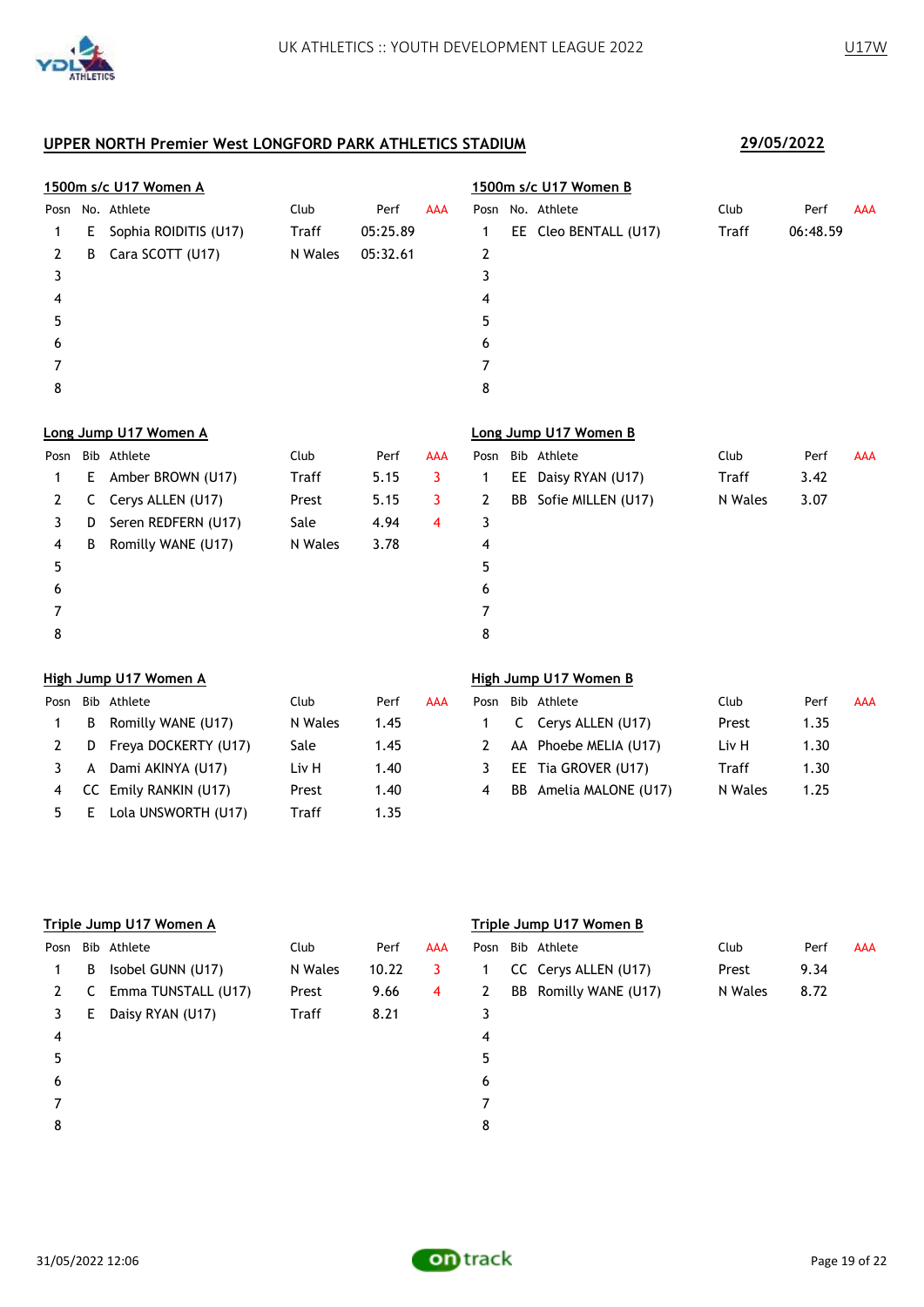

|  | Pole Vault U17 Women A  |       |      | Pole Vault U17 Women B |                  |      |      |     |  |  |
|--|-------------------------|-------|------|------------------------|------------------|------|------|-----|--|--|
|  | Posn Bib Athlete        | Club  | Perf | AAA                    | Posn Bib Athlete | Club | Perf | AAA |  |  |
|  | D Shona WILKINSON (U17) | Sale  | 3.10 |                        |                  |      |      |     |  |  |
|  | 2 C Ruby ALLISON (U17)  | Prest | 2.10 |                        |                  |      |      |     |  |  |

|      |    | Shot U17 Women A        |              |       |            | Shot U17 Women B |  |                         |      |      |            |  |  |
|------|----|-------------------------|--------------|-------|------------|------------------|--|-------------------------|------|------|------------|--|--|
| Posn |    | Bib Athlete             | Club         | Perf  | <b>AAA</b> | Posn             |  | Bib Athlete             | Club | Perf | <b>AAA</b> |  |  |
|      | D. | Annabel AMADIN (U17)    | Sale         | 13.75 |            |                  |  | DD Freya DOCKERTY (U17) | Sale | 9.68 | 4          |  |  |
| 2    | E. | Lola UNSWORTH (U17)     | <b>Traff</b> | 11.49 | 2          | 2                |  |                         |      |      |            |  |  |
| 3    | C. | Queenivette NGUTA (U17) | Prest        | 11.12 | 3          | 3                |  |                         |      |      |            |  |  |
| 4    | B  | Cadi EDWARDS (U17)      | N Wales      | 7.27  |            | 4                |  |                         |      |      |            |  |  |
| 5.   | A  | Katelyn SWIFT (U17)     | Liv H        | 6.12  |            | 5                |  |                         |      |      |            |  |  |
| 6    |    |                         |              |       |            | 6                |  |                         |      |      |            |  |  |
|      |    |                         |              |       |            | 7                |  |                         |      |      |            |  |  |
| 8    |    |                         |              |       |            | 8                |  |                         |      |      |            |  |  |
|      |    |                         |              |       |            |                  |  |                         |      |      |            |  |  |

## **Discus U17 Women A Discus U17 Women B** Posn Bib Athlete Club Perf AAA Posn Bib Athlete Club Perf AAA 1 D Annabel AMADIN (U17) Sale 32.84 2 1 DD Isabella APPLEBY (U17) Sale 9.81 2 C Verity GLASSEY (U17) Prest 23.28 2 3 A Katelyn SWIFT (U17) Liv H 20.83 3 4 B Jessica TASKER (U17) N Wales 15.08 4 5 EE Daria DWYER-ROSS (U17) Traff 12.29 5  $6$ 7 7 8 8

#### **Hammer U17 Women A Hammer U17 Women B**

| Posn |    | Bib Athlete          | Club         | Perf  | <b>AAA</b> |   | Posn Bib Athlete         | Club         | Perf  | AAA |
|------|----|----------------------|--------------|-------|------------|---|--------------------------|--------------|-------|-----|
|      | A  | Katelyn SWIFT (U17)  | Liv H        | 36.42 | 4          |   | BB Hannah CLOUGH (U17)   | N Wales      | 22.34 |     |
|      | B  | Jessica TASKER (U17) | N Wales      | 34.62 | 4          | 2 | DD Shona WILKINSON (U17) | Sale         | 15.25 |     |
|      | D  | Annabel AMADIN (U17) | Sale         | 31.09 | 4          | 3 | EE Tia GROVER (U17)      | <b>Traff</b> | 13.36 |     |
| 4    | C. | Verity GLASSEY (U17) | Prest        | 20.53 |            | 4 |                          |              |       |     |
| 5.   | E. | Lily EDSON (U17)     | <b>Traff</b> | 15.78 |            | 5 |                          |              |       |     |
| 6    |    |                      |              |       |            | 6 |                          |              |       |     |
|      |    |                      |              |       |            |   |                          |              |       |     |
| 8    |    |                      |              |       |            | 8 |                          |              |       |     |
|      |    |                      |              |       |            |   |                          |              |       |     |

|   | Posn Bib Athlete         | Club    | Perf  | AAA |
|---|--------------------------|---------|-------|-----|
|   | BB Hannah CLOUGH (U17)   | N Wales | 22.34 |     |
|   | DD Shona WILKINSON (U17) | Sale    | 15.25 |     |
| 3 | EE Tia GROVER (U17)      | Traff   | 13.36 |     |
| 4 |                          |         |       |     |
| 5 |                          |         |       |     |
|   |                          |         |       |     |

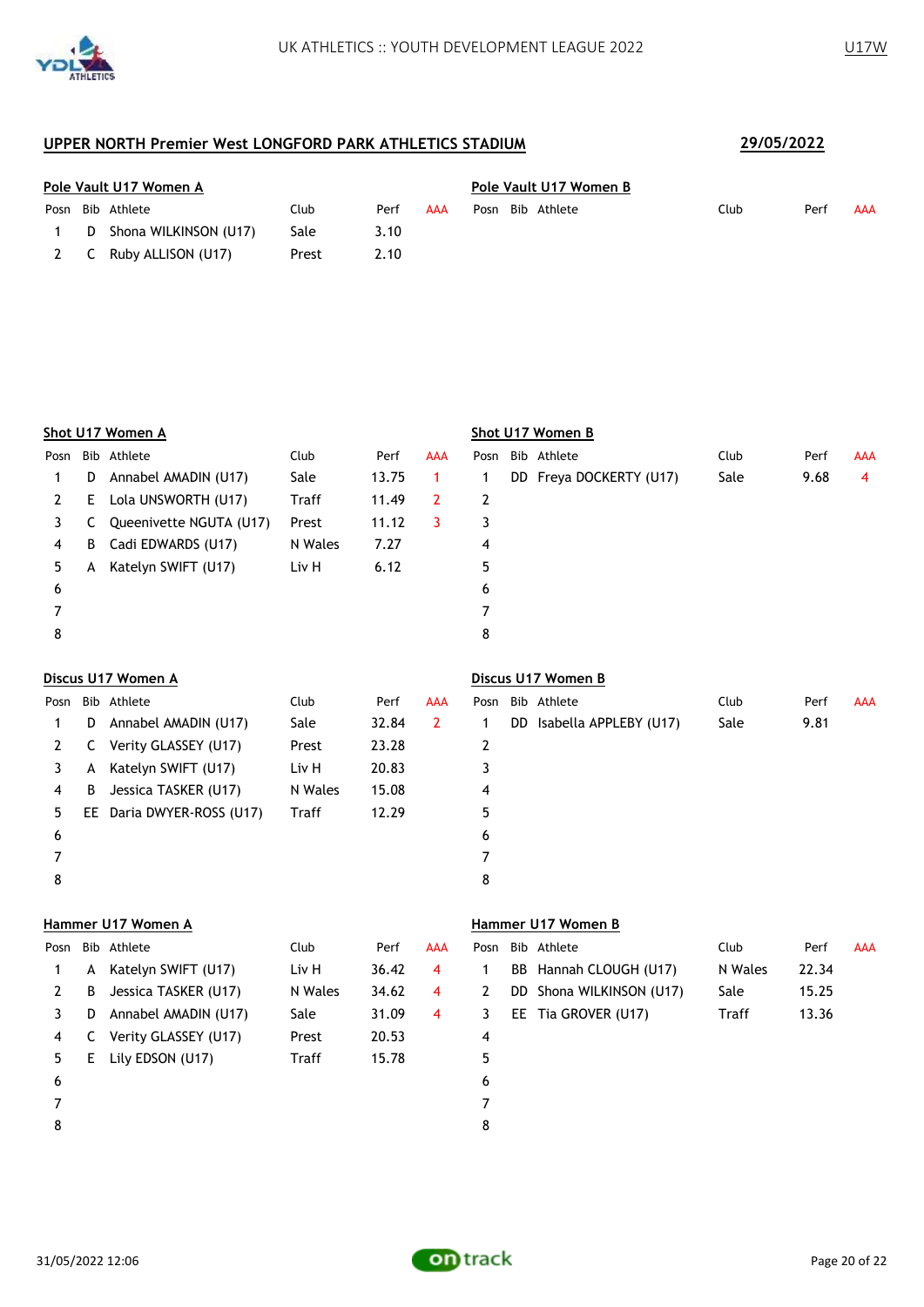

|      | Javelin U17 Women A |                       |              |       |            |      |   | Javelin U17 Women B |       |       |            |  |  |  |
|------|---------------------|-----------------------|--------------|-------|------------|------|---|---------------------|-------|-------|------------|--|--|--|
| Posn |                     | Bib Athlete           | Club         | Perf  | <b>AAA</b> | Posn |   | Bib Athlete         | Club  | Perf  | <b>AAA</b> |  |  |  |
| 1.   | C                   | Emma TUNSTALL (U17)   | Prest        | 26.59 |            |      | A | Dami AKINYA (U17)   | Liv H | 11.45 |            |  |  |  |
| 2    | D                   | Seren REDFERN (U17)   | Sale         | 15.71 |            | 2    |   |                     |       |       |            |  |  |  |
| 3    |                     | AA Phoebe MELIA (U17) | Liv H        | 15.64 |            | 3    |   |                     |       |       |            |  |  |  |
| 4    |                     | EE Daisy RYAN (U17)   | <b>Traff</b> | 10.26 |            | 4    |   |                     |       |       |            |  |  |  |
| 5    |                     |                       |              |       |            | 5    |   |                     |       |       |            |  |  |  |
| 6    |                     |                       |              |       |            | 6    |   |                     |       |       |            |  |  |  |
|      |                     |                       |              |       |            | 7    |   |                     |       |       |            |  |  |  |
| 8    |                     |                       |              |       |            | 8    |   |                     |       |       |            |  |  |  |

### **4 x 100m U17 Women A**

|    |    | Posn No. Runners                                                                       | Club    | Perf  |
|----|----|----------------------------------------------------------------------------------------|---------|-------|
|    |    | C Cerys ALLEN (U17), Queenivette NGUTA (U17), Evie NOBLETT (U17), Emily RANKIN (U17)   | Prest   | 48.70 |
|    | A  | Ebiosereme EKHUEMELO (U17), Zoey YOBO (U17), Grace HENDRICK (U17), Diana EMEHELU (U17) | Liv H   | 52.34 |
| 3. | E. | Lily EDSON (U17), Esther GOMEZ (U17), Amber BROWN (U17), Samara ROWSON (U17)           | Traff   | 54.10 |
| 4  | B  | Lilly NOBLE (U17), Tesni OWEN (U17), Megan ROBERTS (U17), Sofie MILLEN (U17)           | N Wales | 54.45 |
|    |    |                                                                                        |         |       |

- 
- 
- 
- 

### **4 x 300m U17 Women A**

|   |   | Posn No. Runners                                                                                 | Club    | Perf     |
|---|---|--------------------------------------------------------------------------------------------------|---------|----------|
|   |   | Lola UREY (U17), Emma TUNSTALL (U17), Emily RANKIN (U17), Lucy POOLE (U17)                       | Prest   | 03:03.88 |
|   | A | Diana EMEHELU (U17), Ebiosereme EKHUEMELO (U17), Phoebe MELIA (U17), Christiana KELLEY (U1 Liv H |         | 03:04.47 |
|   | B | Lilly NOBLE (U17), Beca BOWN (U17), Ella GRUNDY (U17), Amelia MALONE (U17)                       | N Wales | 03:05.57 |
| 4 | E | Millie BAYMAN (U17), Tia GROVER (U17), Daria DWYER-ROSS (U17), Daisy RYAN (U17)                  | Traff   | 03:05.73 |
|   |   |                                                                                                  |         |          |

- 
- 
- 
-